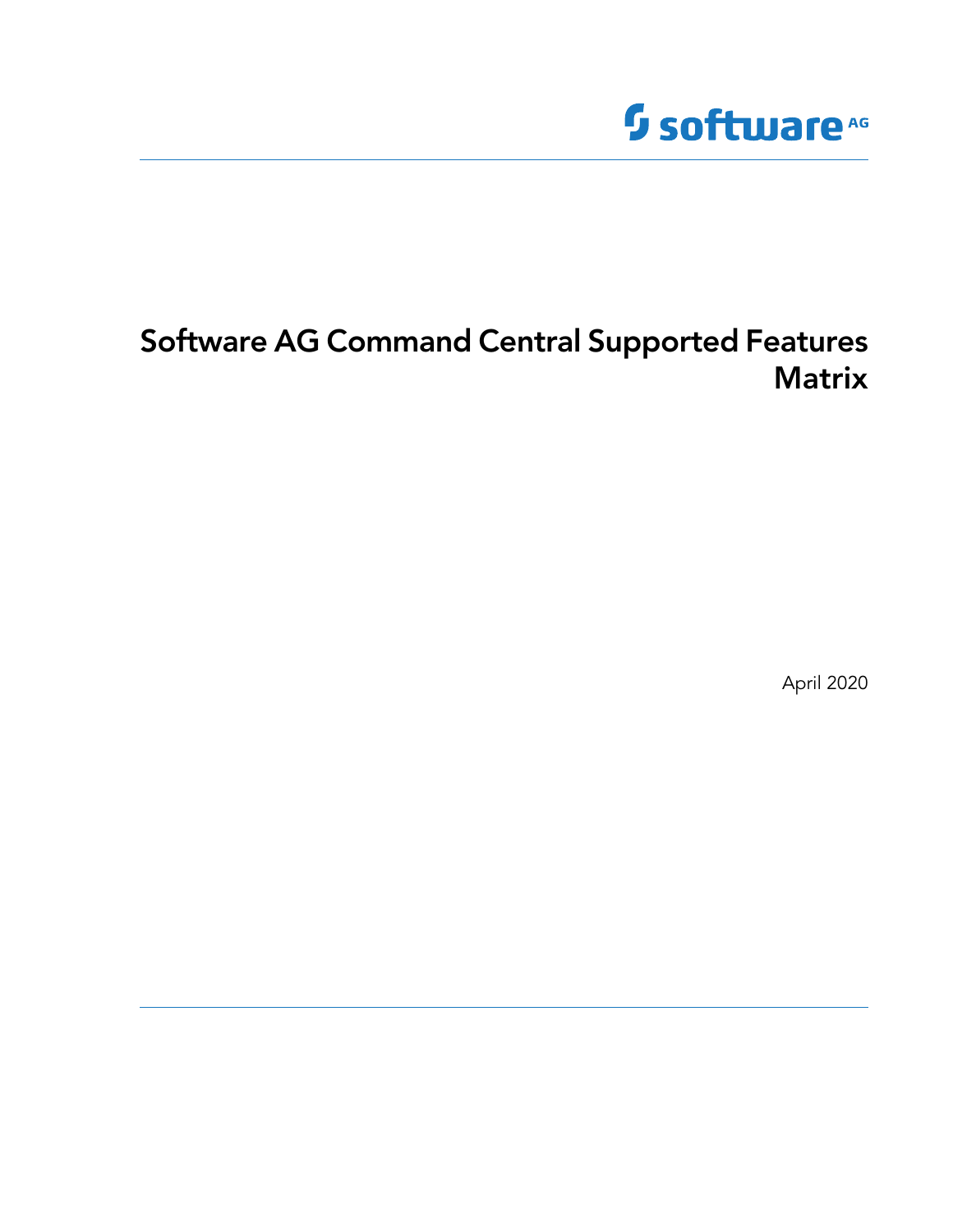This document applies to Software AG Command Central and to all subsequent releases.

Specifications contained herein are subject to change and these changes will be reported in subsequent release notes or new editions.

Copyright © 2013-2020 Software AG, Darmstadt, Germany and/or Software AG USA, Inc., Reston, VA, USA, and/or its subsidiaries and/or its affiliates and/or their licensors.

The name Software AG and all Software AG product names are either trademarks or registered trademarks of Software AG and/or Software AG USA Inc. and/or its subsidiaries and/or its affiliates and/or their licensors. Other company and product names mentioned herein may be trademarks of their respective owners.

Detailed information on trademarks and patents owned by Software AG and/or its subsidiaries is located at [http://softwareag.com/licenses/](https://www.softwareag.com/licenses/default.html).

Use of this software is subject to adherence to Software AG's licensing conditions and terms. These terms are part of the product documentation, located at [http://softwareag.com/licenses/](https://www.softwareag.com/licenses/default.html) and/or in the root installation directory of the licensed product(s).

This software may include portions of third-party products. For third-party copyright notices, license terms, additional rights or restrictions, please refer to "License Texts, Copyright Notices and Disclaimers of Third Party Products". For certain specific third-party license restrictions, please refer to section E of the Legal Notices available under "License Terms and Conditions for Use of Software AG Products / Copyright and Trademark Notices of Software AG Products". These documents are part of the product documentation, located at [http://softwareag.com/licenses/](https://www.softwareag.com/licenses/default.html) and/or in the root installation directory of the licensed product(s).

#### **Document ID: CC-SFM-TBD-20200423**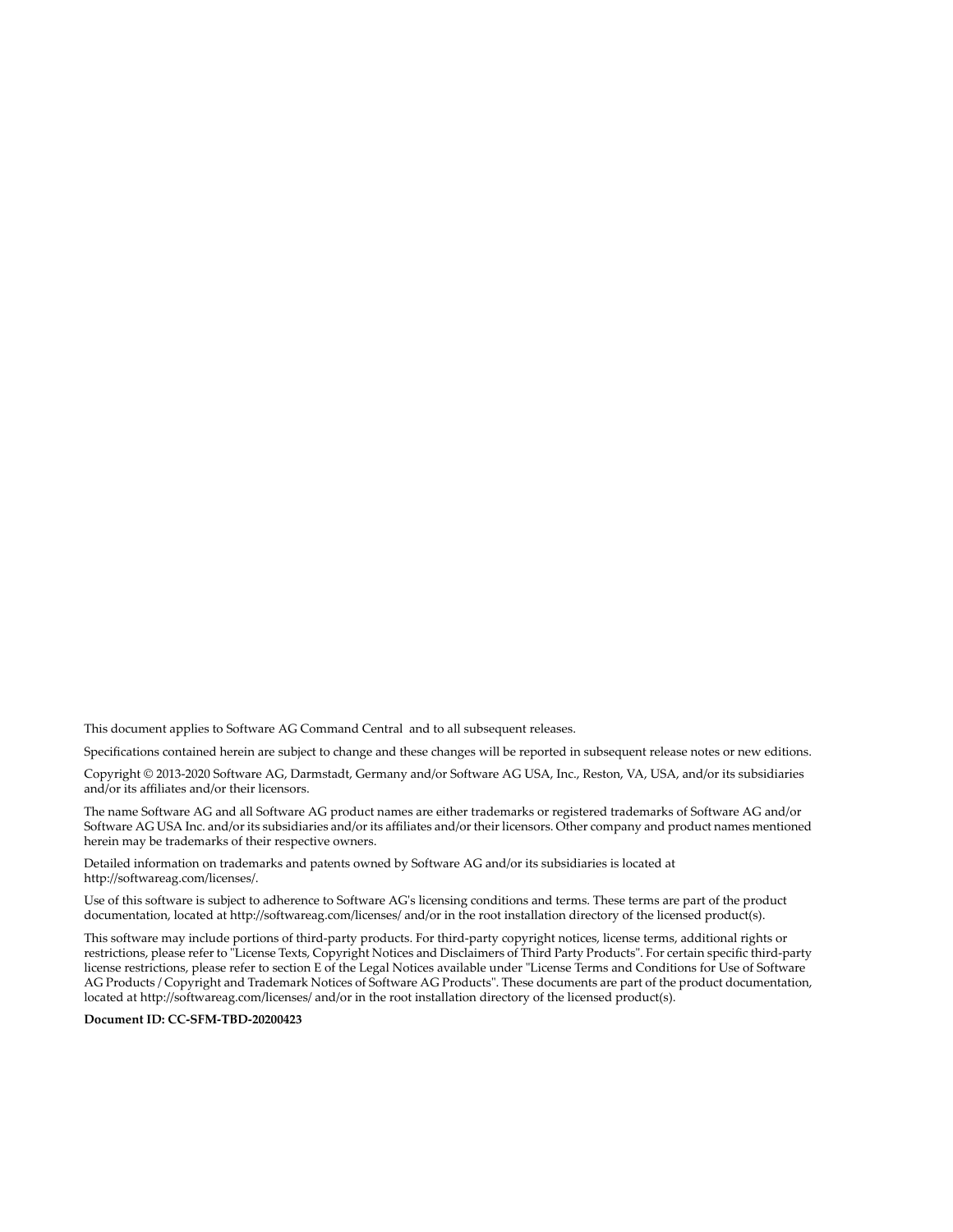# **Table of Contents**

- [Product Name Changes](#page-3-0)
- [Removed Products](#page-3-1)
- [Product Matrix Table](#page-3-2)
- [Product Support for Other Functions](#page-6-0)
	- [ActiveTransfer](#page-6-1)
	- [Adabas Analytics Server LUW](#page-6-2)
	- [Adabas LUW](#page-6-3)
	- [Apama](#page-6-4)
	- [API Gateway](#page-7-0)
	- [Application Platform](#page-7-1) [webMethods Broker \(Deprecated\)](#page-8-0)
	- [Business Rules](#page-8-1)
	- [Command Central](#page-9-0)
	- [Digital Event Persistence \(for Digital Event Services\)](#page-12-0)
	- [Digital Event Services](#page-12-1)
	- [EntireX Broker on LUW](#page-12-2)
	- [EntireX Mainframe Broker](#page-13-0)
	- [EntireX RPC Server on LUW](#page-13-1)
	- [Event Persistence \(for Event Routing\)](#page-13-2)
	- [Event Routing Framework](#page-14-0)
	- [Integration Server and Microservices Runtime](#page-14-1)
	- Internal Data Store (formerly Event Data Store)
	- [Integration Server Adapters](#page-16-0)
	- [MashZone NextGen](#page-16-1)
	- [MashZone NextGen Event Service RTBS](#page-17-0)
	- [Monitor](#page-17-1)
	- [My webMethods Server](#page-18-0)
	- [Natural LUW](#page-18-1)
	- [OneData](#page-19-0)
	- [Optimize Analytic Engine](#page-19-1)
	- [Optimize Infrastructure Data Collector](#page-20-0)
	- [Optimize User Interface](#page-21-0)
	- [Optimize Web Service Data Collector](#page-21-1)
	- [Platform Manager](#page-21-2)
	- [ARIS Process Performance Manager](#page-22-0)
	- [Task Engine at MWS](#page-22-1)
	- [Task Engine at IS](#page-22-2)
	- [BigMemory \(formerly Terracotta BigMemory\)](#page-22-3)
	- [Terracotta \(formerly Terracotta DB\)](#page-23-0)
	- [Trading Networks](#page-23-1)
	- [Universal Messaging](#page-24-0)
	- [Zementis Server](#page-25-0)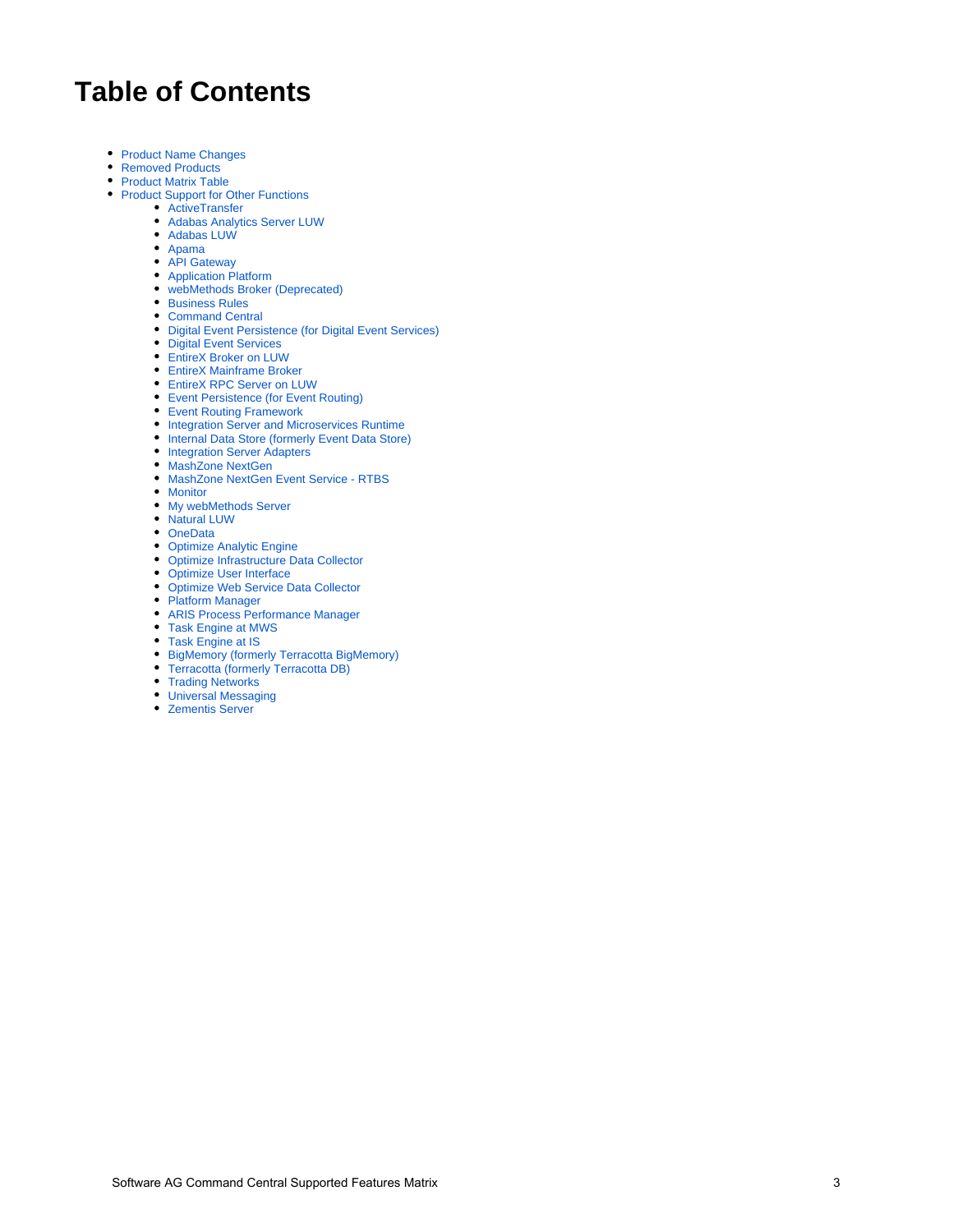The product matrix table shows the support for the core Command Central functions. The tables for each product show the support for functions, such as configuration, KPIs, administration, and migration types.

### <span id="page-3-0"></span>Product Name Changes

Internal Data Store was formerly Event Data Store.

Big Memory was formerly Terracotta BigMemory.

Terracotta was formerly Terracotta DB.

### <span id="page-3-1"></span>Removed Products

Content Service Platform was removed with release 10.2.

Dynamic Business Orchestrator was removed with release 10.5.

### <span id="page-3-2"></span>Product Matrix Table

Release numbers in all columns except the Migration column indicate the first release in which the function was supported by the product. The release numbers in the Migration column indicate the lowest target version to which you can migrate a product.

A release range in a column, for example 9.12-10.1, represents the start and end release in which a function was supported.

Clear cells indicate that the function is not supported by the product.

Cells marked with an "X" indicate that the function is not applicable for the product.

| Product                                         | Install                   | <b>Fixes</b> | Keys         | <b>Database</b> | Lifecycle     | <b>KPIs</b>   | Logs          | Configuration | <b>Migration</b> | <b>Templates</b> |
|-------------------------------------------------|---------------------------|--------------|--------------|-----------------|---------------|---------------|---------------|---------------|------------------|------------------|
| <b>ActiveTransfer</b>                           | 9.8                       | 9.8          | 9.12         | 10.1            | 9.12          |               | 9.12          | 9.12          | 10.1             | 10.1             |
| <b>Adabas LUW</b>                               |                           |              | 6.7          | X               | X             | X             | X             | $\mathsf X$   | X                |                  |
| <b>Adabas Analytics Server LUW</b>              |                           |              | 2.2.1        | X               | X             | X             | X             | $\mathsf X$   | X                |                  |
| <b>AgileApps</b>                                |                           |              |              |                 | 10.12         |               |               |               |                  |                  |
| Alfabet                                         | $\mathsf X$               | X            | $\mathsf X$  | X               | $\mathsf X$   | $\mathsf X$   | $\mathsf X$   | $\mathsf X$   | X                | $\mathsf X$      |
| Apama                                           | 9.10                      | 9.10         | 9.10         | X               | 9.10          | 9.10          | 9.10          | 9.10          |                  | 10.3             |
| <b>Apama Adapters</b>                           | 9.10                      | 9.10         | $\mathsf X$  | $\mathsf{X}$    | $\mathsf X$   | X             | X             | $\mathsf X$   | X                |                  |
| <b>Apama Predictive Analytics</b><br>Engine     | 10.0                      | 10.0         | X            | X               | $\mathsf X$   | X             | $\mathsf X$   | X             | $\mathsf X$      |                  |
| <b>Predictive Analytics Plugin</b><br>for Apama | 10.0                      | 10.0         | X            | X               | $\mathsf X$   | X             | $\mathsf X$   | X             | $\mathsf X$      |                  |
| <b>API Gateway</b>                              | 10.0                      | 10.0         | $\mathsf{X}$ | X               | 10.1          |               | 10.5          | 10.5          |                  | 10.1             |
| <b>API Portal</b>                               | 10.3                      | 10.3         | X            | $\mathsf X$     | 10.4          | X             | X             | X             | X                |                  |
| <b>Application Platform</b>                     | 10.1                      | 10.1         | $\mathsf X$  | X               | $\mathsf X$   | X             | X             | 9.9           | 10.0             | 10.1             |
| ApplinX                                         | $\boldsymbol{\mathsf{X}}$ | X            | 10.3         | X               | X             | X             | X             | $\mathsf X$   | X                | $\mathsf X$      |
| ARIS or ARIS GRC                                | $\mathsf X$               | X            | $\mathsf{X}$ | X               | X             | X             | X             | $\mathsf X$   | X                | $\mathsf X$      |
| <b>ARIS Process Performance</b><br>Manager      | X                         | X            | X            | X               | $9.12 - 10.1$ | $9.12 - 10.1$ | $9.12 - 10.1$ | X             | $\mathsf X$      | $\mathsf X$      |
| <b>Asset Build Environment</b>                  | 9.10                      | 9.10         | $\mathsf X$  | X               | $\mathsf X$   | X             | $\mathsf X$   | $\mathsf X$   | $\mathsf X$      | 10.1             |
| webMethods Broker                               | 9.6                       | 9.6          | $\mathsf X$  | X               | 9.0           | 9.0           | $\mathsf X$   | 9.0           | X                | $\mathsf X$      |
| <b>Business Rules</b>                           | 9.8                       | 9.8          | 9.7          | 9.8             | 9.6           |               | X             | 9.8           | 9.10             |                  |
| <b>Business Console</b>                         | 10.1                      | 10.1         | $\mathsf{X}$ | $\mathsf{X}$    | $\mathsf X$   | X             | $\mathsf X$   | X             | X                | $\mathsf X$      |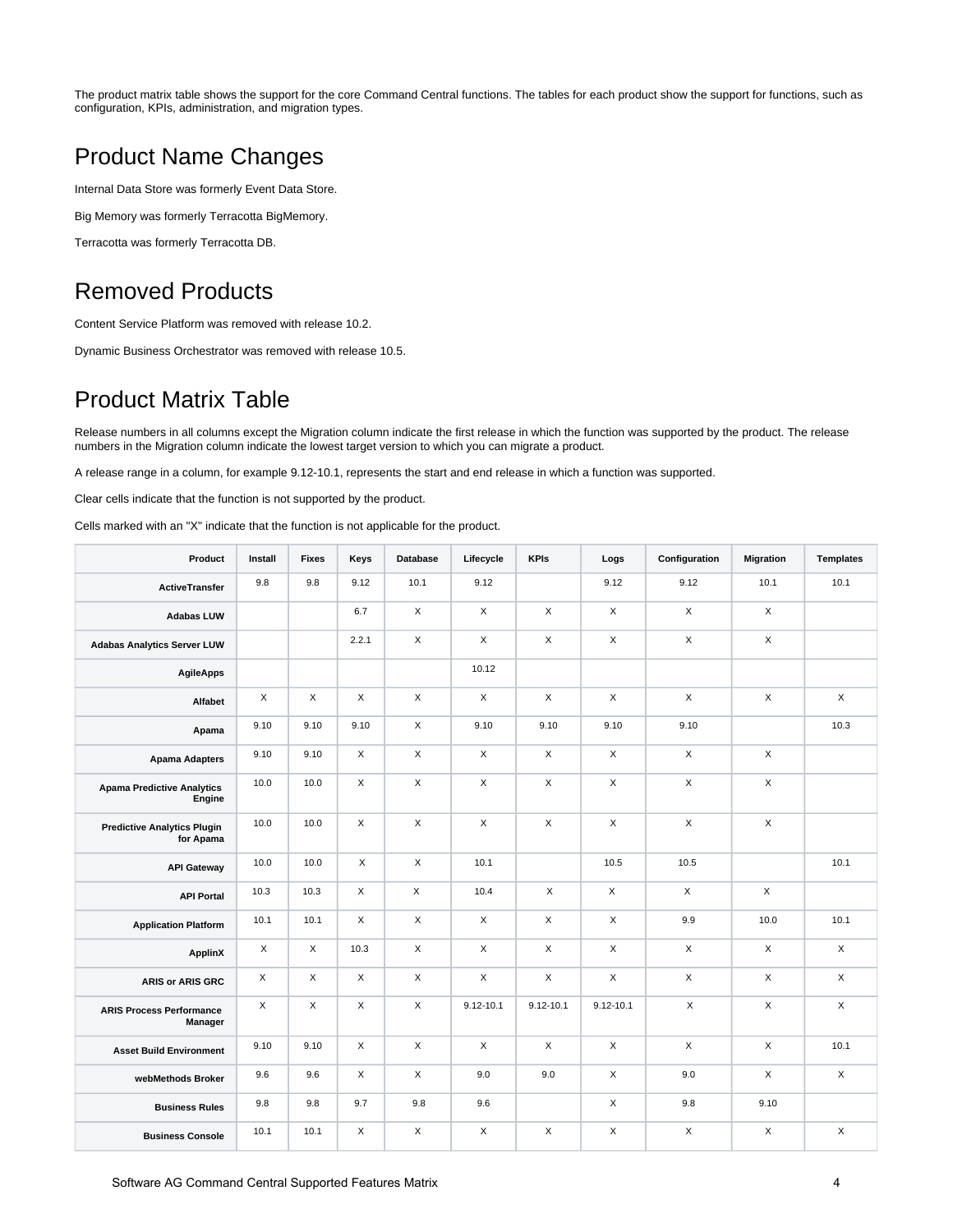| <b>CentraSite</b>                                             | 10.2     | 10.1 |      | X           | 9.0  | X    | X    | X           | X    | X           |
|---------------------------------------------------------------|----------|------|------|-------------|------|------|------|-------------|------|-------------|
| <b>CloudStreams</b>                                           | 9.12     | 9.12 | 9.12 | X           | 9.12 |      | 9.12 | 9.12        | 9.12 | 10.1        |
| <b>Command Central</b>                                        | 9.8      | 9.8  | 9.0  | X           | 9.0  | 9.0  | 9.6  | 9.0         | 9.10 | 9.8         |
| <b>Content Adapters</b>                                       | 9.8      | 9.8  | X    | X           | X    | X    | X    | X           | X    | X           |
| <b>Content Service Platform</b>                               | X        | X    | X    | X           | X    | X    | X    | X           | X    | X           |
| <b>Database Component</b><br>Configurator                     | 9.8      | 9.12 | X    | X           | X    | X    | X    | X           | X    | 9.12        |
| Deployer                                                      | 9.8      | 9.12 | X    | X           | X    | X    | X    | X           | X    |             |
| <b>Designer Services</b>                                      | 10.2     | 10.2 | X    | X           | X    | X    | X    | X           | X    |             |
| <b>Digital Event Persistence</b>                              | 10.1     | 10.1 | X    | X           | X    | X    | X    | 9.10        | 10.2 |             |
| <b>Digital Event Services</b>                                 | 9.12     | 9.12 | 10.2 | X           | X    | X    | X    | 9.12        | 10.1 | 10.3        |
| <b>Dynamic Business</b><br>Orchestrator                       | 10.1     | 10.1 | X    | X           | X    | X    | X    | X           | X    | X           |
| EntireX Broker on LUW                                         | 10.1     | 10.1 | 10.1 | X           | 9.9  | 9.9  | 9.9  | 9.9         | X    | 10.3        |
| <b>EntireX Mainframe Broker</b>                               |          |      |      |             |      | 10.3 |      |             |      | 10.3        |
| EntireX RPC Server on LUW                                     | 10.1     | 10.1 | 10.1 | X           | 10.1 | 10.1 | 10.1 | 10.1        | X    | 10.3        |
| <b>Event Routing Framework</b>                                | 9.9      | 9.12 | X    | X           | 9.9  |      | 9.9  | 9.9         | 10.1 | X           |
| <b>Integration Server and</b><br><b>Microservices Runtime</b> | 9.8      | 9.8  | 9.0  | 9.10        | 9.0  | 9.0  | 9.6  | 9.0         | 9.10 | 9.8         |
| <b>Integration Server eStandards</b>                          | 10.1     | 10.1 | X    | X           | X    | X    | X    | X           | X    |             |
| <b>Integration Server Adapters</b>                            | 9.8      | 9.8  | X    | X           | X    | X    | X    | 10.1        | 9.10 |             |
| <b>Integration Server BigData</b><br><b>Driver Adapters</b>   | 9.8      | 9.8  | X    | X           | X    | X    | X    | X           | X    |             |
| <b>Internal Data Store</b>                                    | 10.1     | 10.1 | X    | X           | 9.12 | X    | 9.12 | 10.1        | X    | 10.1        |
| <b>MashZone NextGen</b>                                       | 9.12     | 9.12 | 10.2 |             | 10.1 | 10.1 | 10.1 | 10.1        | 10.2 |             |
| <b>MashZone NextGen Event</b><br>Service - RTBS               | 10.2     | 10.2 | X    | X           | 10.2 |      | 10.2 | 10.2        | X    |             |
| Mediator                                                      | $10.0\,$ | 10.0 | Χ    | Χ           | X    | X    | X    | X           | Χ    | $\mathsf X$ |
| webMethods Microgateway                                       | X        | X    | X    | $\mathsf X$ | X    | X    | X    | X           | X    | $\mathsf X$ |
| <b>Mobile Suite</b>                                           | 9.12     | 9.12 | X    | X           | X    | X    | X    | X           | X    | $\mathsf X$ |
| <b>Monitor</b>                                                | 9.8      | 9.8  | X    | 9.10        | X    |      | X    | 9.7         | 9.10 |             |
| My webMethods Server                                          | 9.8      | 9.8  | Χ    | 9.10        | 9.0  | 9.0  | 9.9  | 9.0         | 9.10 |             |
| <b>Natural LUW</b>                                            |          | 10.3 |      |             |      |      |      |             |      |             |
| <b>Natural Engineer</b>                                       | X        | X    | X    | X           | X    | X    | X    | $\mathsf X$ | X    | $\mathsf X$ |
| <b>Natural Screen Tester</b>                                  |          |      | 1.3  |             |      |      |      |             |      |             |
| OneData                                                       | 10.2     | 10.3 | 10.2 | 10.2        | 9.0  | 9.0  | 9.6  | 9.8         | X    | $\mathsf X$ |
| <b>Optimize Analytic Engine</b>                               | 9.9      | 10.1 |      | 9.10        | 9.9  |      | 10.0 | 10.0        |      |             |
| Optimize Infrastructure Data<br>Collector                     | 9.8      | 9.8  | X    | X           | 9.0  | 9.0  | 9.6  | 10.0        | 10.0 | 10.1        |
| <b>Optimize User Interface</b>                                | 9.8      | 9.8  | X    | X           | X    |      | 10.0 | 9.8         | 9.10 |             |
| Optimize Web Service Data<br>Collector                        | 9.10     |      |      | $\mathsf X$ | 9.10 |      | 9.12 | 10.0        |      |             |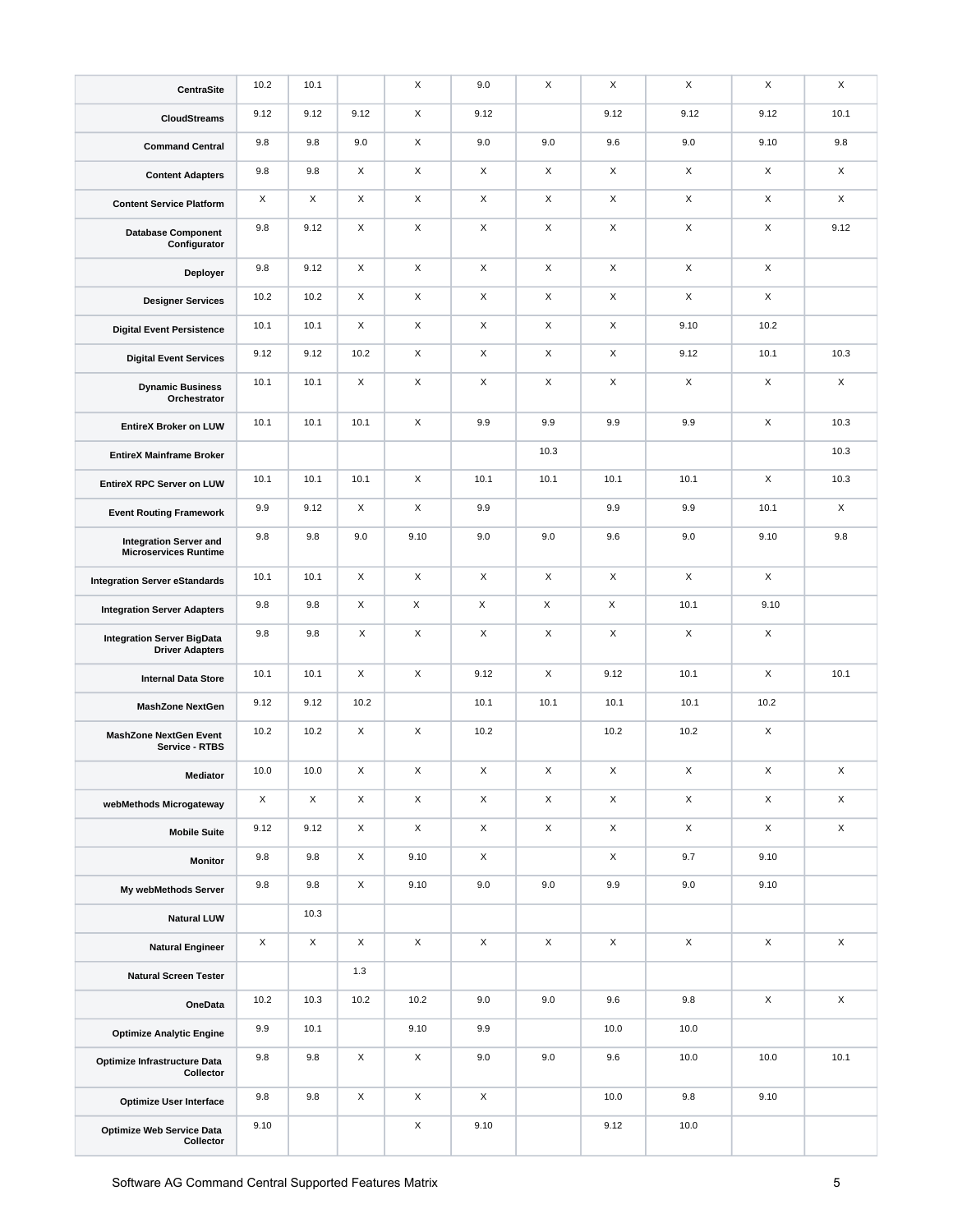| <b>Platform Manager</b>        | 9.8  | 9.7  | $\mathsf X$ | $\mathsf{X}$ | 9.0          | 9.0          | 9.6         | 9.0          | X    | 9.8          |
|--------------------------------|------|------|-------------|--------------|--------------|--------------|-------------|--------------|------|--------------|
| <b>Process Engine</b>          | 9.8  | 9.8  | $\mathsf X$ | 9.10         | $\mathsf{X}$ | X            | X           |              | 9.10 |              |
| <b>Task Engine at MWS</b>      | 9.8  | 9.8  | $\mathsf X$ | 9.10         | $\times$     |              | 9.8         | 9.8          | 9.10 |              |
| Task Engine at IS              | 10.3 | 10.3 |             | 10.3         |              |              | 10.3        | 10.3         |      |              |
| <b>BigMemory</b>               | 9.8  | 9.8  | 9.8         | $\mathsf X$  | 9.8          | 9.8          | 9.8         | 9.8          | 9.10 | 10.1         |
| Terracotta                     | 10.1 | 10.1 |             | $\mathsf{X}$ | 10.1         |              | 10.1        |              |      | 10.3         |
| <b>Test Suite</b>              | 9.12 | 9.12 | 9.12        | $\mathsf{X}$ | $\times$     | X            | X           | $\mathsf{X}$ | X    | $\mathsf{X}$ |
| <b>Trading Networks</b>        | 9.12 | 9.12 | $\mathsf X$ | 9.10         | $\times$     | $\mathsf{X}$ | $\mathsf X$ | 10.2         | 9.10 | 10.1         |
| <b>Universal Messaging</b>     | 9.8  | 9.8  | 9.5         | $\mathsf{X}$ | 9.5          | 9.5          | 9.7         | 9.7          | 9.10 | 9.8          |
| Locate                         | 10.2 | X    | $\mathsf X$ | $\mathsf X$  | X            | X            | X           | $\mathsf X$  | X    | $\mathsf X$  |
| <b>Zementis Server</b>         | 10.2 | 10.4 | 10.3        |              | 10.3         |              | 10.3        |              |      |              |
| <b>Zementis Plugins</b>        | 10.2 | 10.4 |             |              |              |              |             |              |      |              |
| <b>IS Package for Zementis</b> | 10.2 |      |             |              |              |              |             |              |      |              |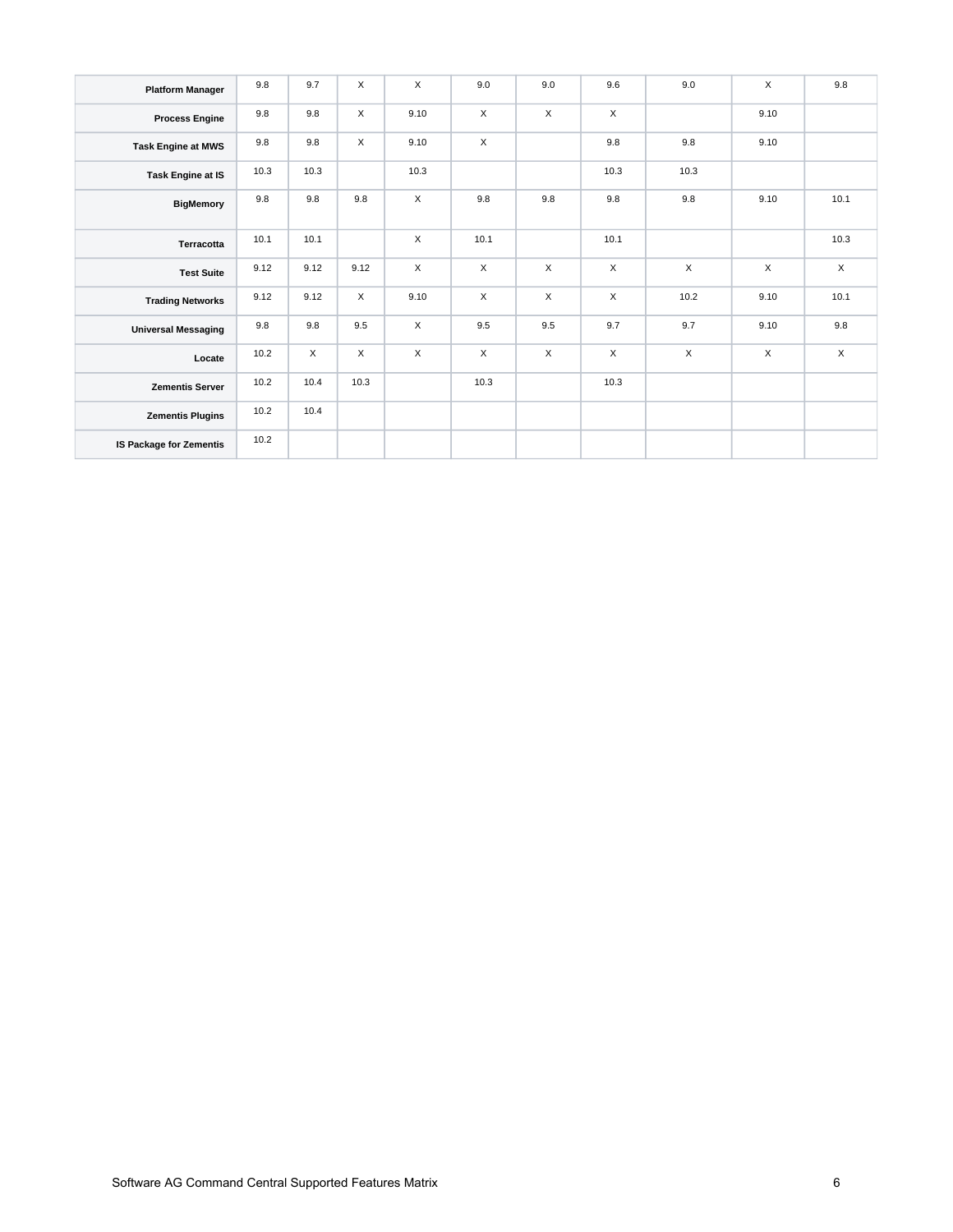## <span id="page-6-0"></span>Product Support for Other Functions

#### <span id="page-6-1"></span>**ActiveTransfer**

| <b>Configuration Type</b> | ID           | <b>First Product Release</b> |
|---------------------------|--------------|------------------------------|
| Port settings             | COMMON-PORTS | 9.12                         |

### <span id="page-6-2"></span>Adabas Analytics Server LUW

| <b>Configuration ID</b> | <b>Description</b>                     | <b>First Product Release</b> |
|-------------------------|----------------------------------------|------------------------------|
| COMMON-LICENSE          | for License Metering only (no CCE GUI) | 6.7                          |
| COMMON-LICLOC           | for License Metering only (no CCE GUI) | 6.7                          |

#### <span id="page-6-3"></span>Adabas LUW

| <b>Configuration ID</b> | <b>Description</b>                           | <b>First Product Release</b> |
|-------------------------|----------------------------------------------|------------------------------|
| COMMON-LICENSE          | for License Metering only (no CCE GUI) 2.2.1 |                              |
| COMMON-LICLOC           | for License Metering only (no CCE GUI) 2.2.1 |                              |

#### <span id="page-6-4"></span>Apama

| Configuration<br><b>Type</b>        | ID                                     | <b>Description</b>                                                                                                                                                   | <b>First</b><br>Product<br>Release |
|-------------------------------------|----------------------------------------|----------------------------------------------------------------------------------------------------------------------------------------------------------------------|------------------------------------|
| Common<br>Endpoints                 | COMMON-COMPONENT-<br><b>ENDPOINTS</b>  | Dashboard server only                                                                                                                                                | 9.10                               |
| License                             | <b>COMMON-LICENSE</b>                  | Correlator only                                                                                                                                                      | 9.10                               |
| License Location                    | COMMON-LICLOC                          | Correlator only                                                                                                                                                      | 9.10                               |
| Memory                              | COMMON-MEMORY                          | Dashboard server only                                                                                                                                                | 9.10                               |
| Ports                               | COMMON-PORTS                           |                                                                                                                                                                      | 9.10                               |
| <b>Additional CMD</b><br>arguments  | APAMA-ARGS                             | Extra cmd line args                                                                                                                                                  | 9.10                               |
| Environment<br>variables            | APAMA-ENVVAR                           | Environment vars                                                                                                                                                     | 9.10                               |
| Engine<br>Connections               | APAMA-ENGINE-<br>CONNECT               | For defining connections between correlators                                                                                                                         | 9.12                               |
|                                     | APAMA-CORRELATOR-<br><b>INITIALIZE</b> | For injecting/sending                                                                                                                                                | $9.12 - 10.1*$                     |
| <b>Correlator App</b><br>Monitoring | APAMA-CORRELATOR-<br>APP-MONITORING    | For adding correlator sub-components representing status of customer's application (and for 10.0+<br>also connectivity plugins)                                      | 9.12                               |
| Apama Prop<br>Overrides             | APAMA-PROP-<br><b>OVERRIDES</b>        | For overriding configuration properties specified in the application source (connectivity, JMS,<br>Terracotta, etc.) in order to deal with dev vs. prod differences. | 10.2                               |

\* Removed from release 10.2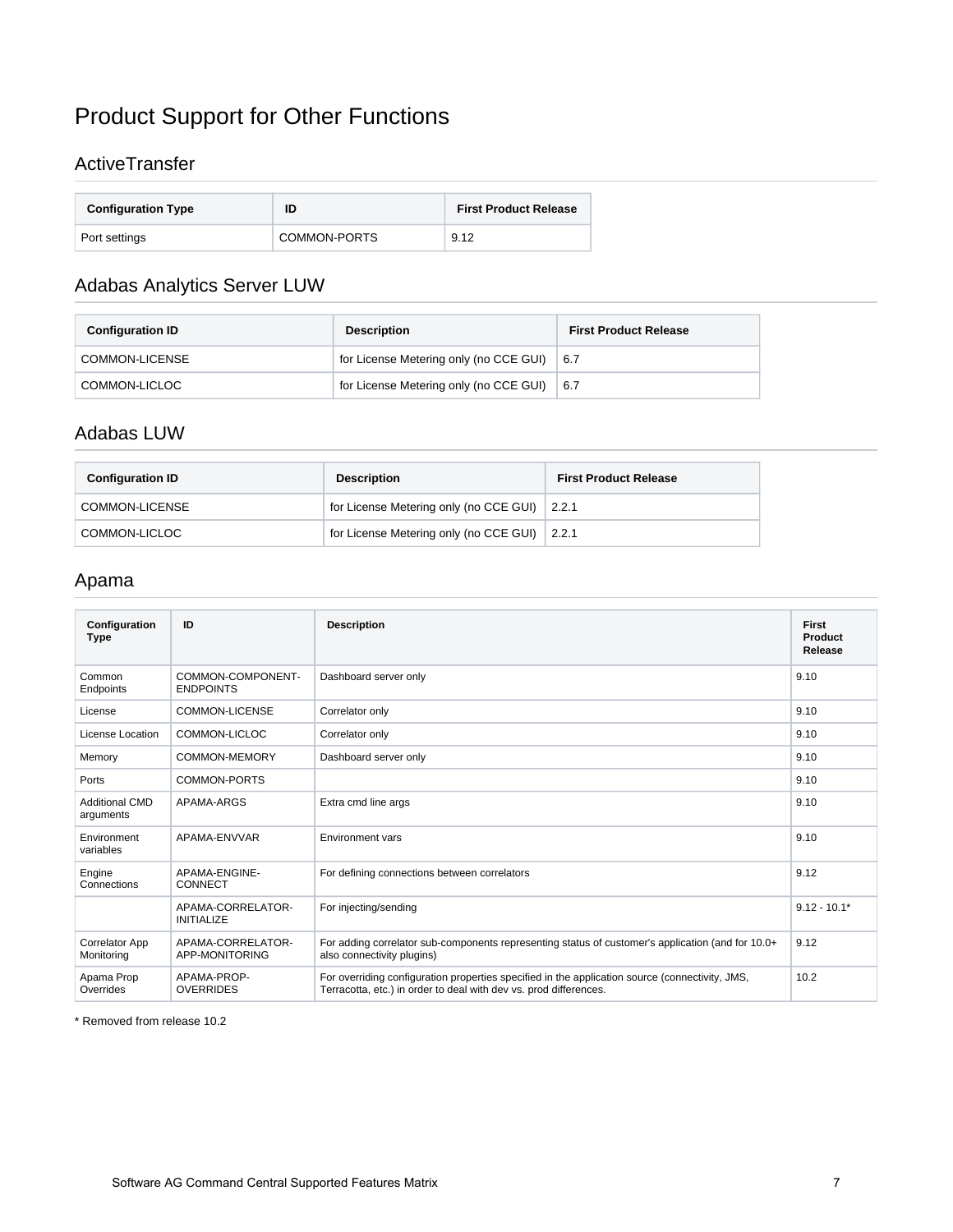| <b>KPI Type</b>                            | <b>Description</b>                                                                        | <b>First Product</b><br>Release |
|--------------------------------------------|-------------------------------------------------------------------------------------------|---------------------------------|
| Correlator - Slowest Input Queue           | Input queue size of slowest context                                                       | 9.12                            |
| Correlator - Slowest Output Queue          | Output queue size of slowest receiver                                                     | 9.12                            |
| Correlator - Memory                        | Resident memory usage                                                                     | 9.12                            |
| <user-defined></user-defined>              | Correlator sub-component for user-defined KPIs for application or (10.0+)<br>connectivity | 9.12                            |
| IAF - Receive rate                         | Receive rate                                                                              | 9.12                            |
| IAF - Sent rate                            | Sent rate                                                                                 | 9.12                            |
| IAF - Memory                               | Resident memory usage                                                                     | 9.12                            |
| Dashboard server - Avg trend table gry     | Average instance table query (seconds)                                                    | 9.12                            |
| Dashboard server - Avg instance tbl<br>qry | Average trend table query (seconds)                                                       | 9.12                            |
| Dashboard server - Memory                  | Memory (JVM heap used)                                                                    | 9.12                            |

### <span id="page-7-0"></span>API Gateway

| <b>Configuration Type</b>          | ID                       | <b>Description</b>                                                | <b>First Product Release</b> |
|------------------------------------|--------------------------|-------------------------------------------------------------------|------------------------------|
| Cluster                            | COMMON-CLUSTER           |                                                                   | 10.5                         |
| Keystores                          | COMMON-KEYSTORES         |                                                                   | 10.5                         |
| Licenses                           | COMMON-LICENSE           |                                                                   | 10.5                         |
| Loggers                            | COMMON-LOGGERS           |                                                                   | 10.5                         |
| Ports                              | COMMON-PORTS             |                                                                   | 10.5                         |
| <b>Extended Settings</b>           | COMMON-SYSPROPS          |                                                                   | 10.5                         |
| <b>Truststores</b>                 | COMMON-TRUSTSTORES       |                                                                   | 10.5                         |
| <b>Elasticsearch Configuration</b> | APIGATEWAY-ELASTICSEARCH | Configurations needed for API Gateway to connect to Elasticsearch | 10.5                         |
| Kibana                             | APIGATEWAY-KIBANA        | Configurations needed for API Gateway to connect to Kibana        | 10.5                         |
| Configuration supported from IS    | COMMON-JVM-OPTIONS,      | These properties come from Integration server                     | 10.1                         |
|                                    | COMMON-JAVASYSPROPS,     |                                                                   |                              |
|                                    | COMMON-JSW,              |                                                                   |                              |
|                                    | COMMON-MEMORY,           |                                                                   |                              |
|                                    | <b>IS-RESOURCES</b>      |                                                                   |                              |

### <span id="page-7-1"></span>Application Platform

| <b>Configuration Type</b> | <b>First Product Release</b> |
|---------------------------|------------------------------|
| System properties         | 9.9                          |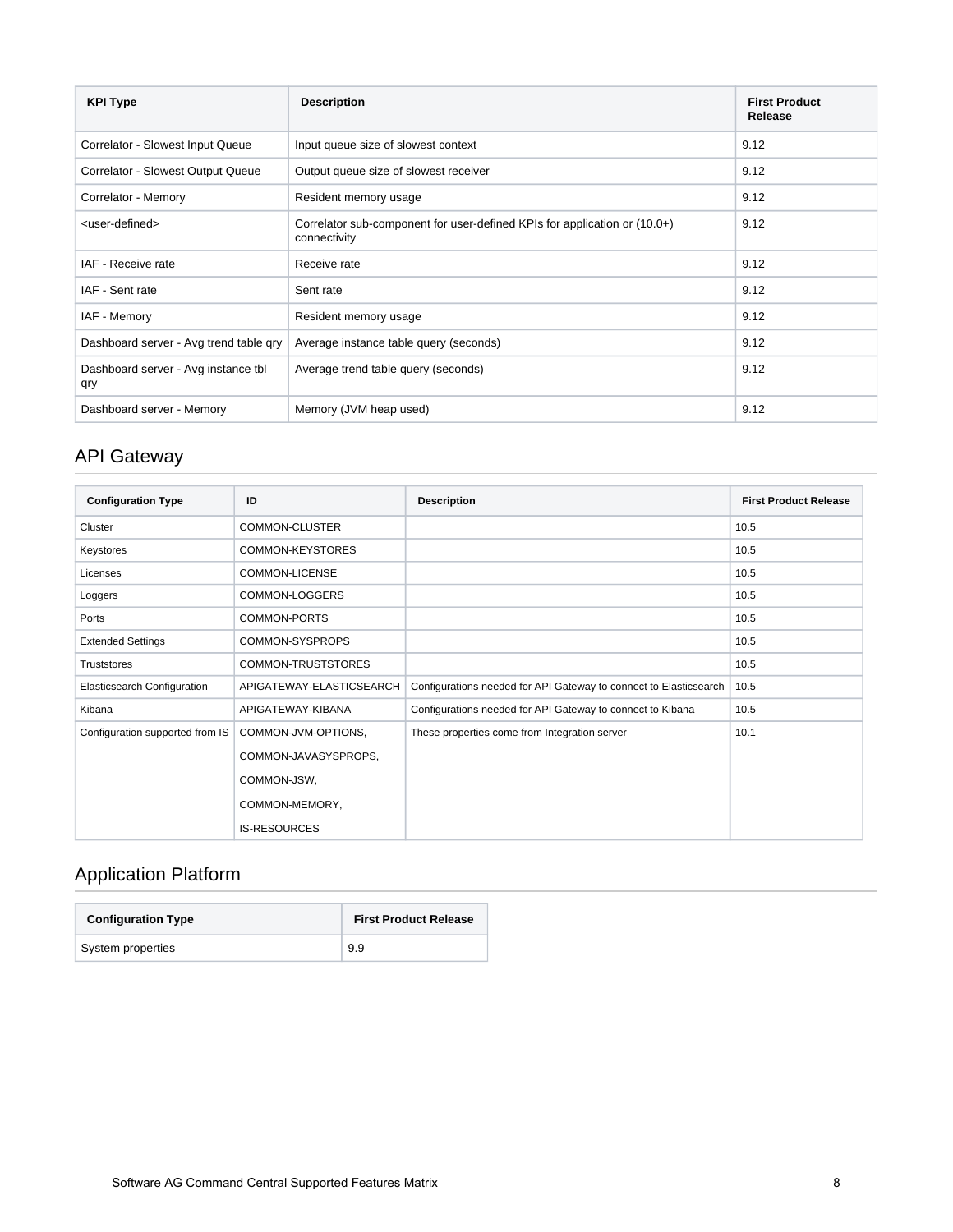### <span id="page-8-0"></span>webMethods Broker (Deprecated)

| <b>Configuration Type</b> | <b>First Product Release</b> |
|---------------------------|------------------------------|
| Licenses                  | 9.0                          |
| Ports                     | 9.0                          |

#### <span id="page-8-1"></span>Business Rules

| <b>Configuration Type</b> | ID                               | <b>Description</b>                                 | <b>First Product Release</b> |
|---------------------------|----------------------------------|----------------------------------------------------|------------------------------|
| Licenses                  |                                  |                                                    | 9.7                          |
| Endpoints                 | COMMON-COMPONENT-ENDPOINTS       | "Endpoints"                                        | 9.8                          |
|                           |                                  | Integration Server targets for Hot Deployment      |                              |
| <b>REST</b> endpoints     | <b>BRMS REST ENDPOINT</b>        | "Business verification"                            | 9.10                         |
|                           |                                  | Business verification REST server configuration    |                              |
| <b>Provider Service</b>   | BRMS_REST_ENDPOINT_DATA_PROVIDER | "Data provider"                                    | 9.12                         |
|                           |                                  | Data provider REST service configuration           |                              |
| Auditing                  | <b>AUDITING</b>                  | Auditing configuration                             | $10.2 - 10.3*$               |
| <b>Principal Types</b>    | PRINCIPAL TYPES                  | "Principal types"                                  | 10.2                         |
|                           |                                  | Principal types configuration                      |                              |
| <b>Display Options</b>    | <b>DISPLAY OPTIONS</b>           | "Display options"<br>Display options configuration | 10.7                         |

\*Removed from release 10.4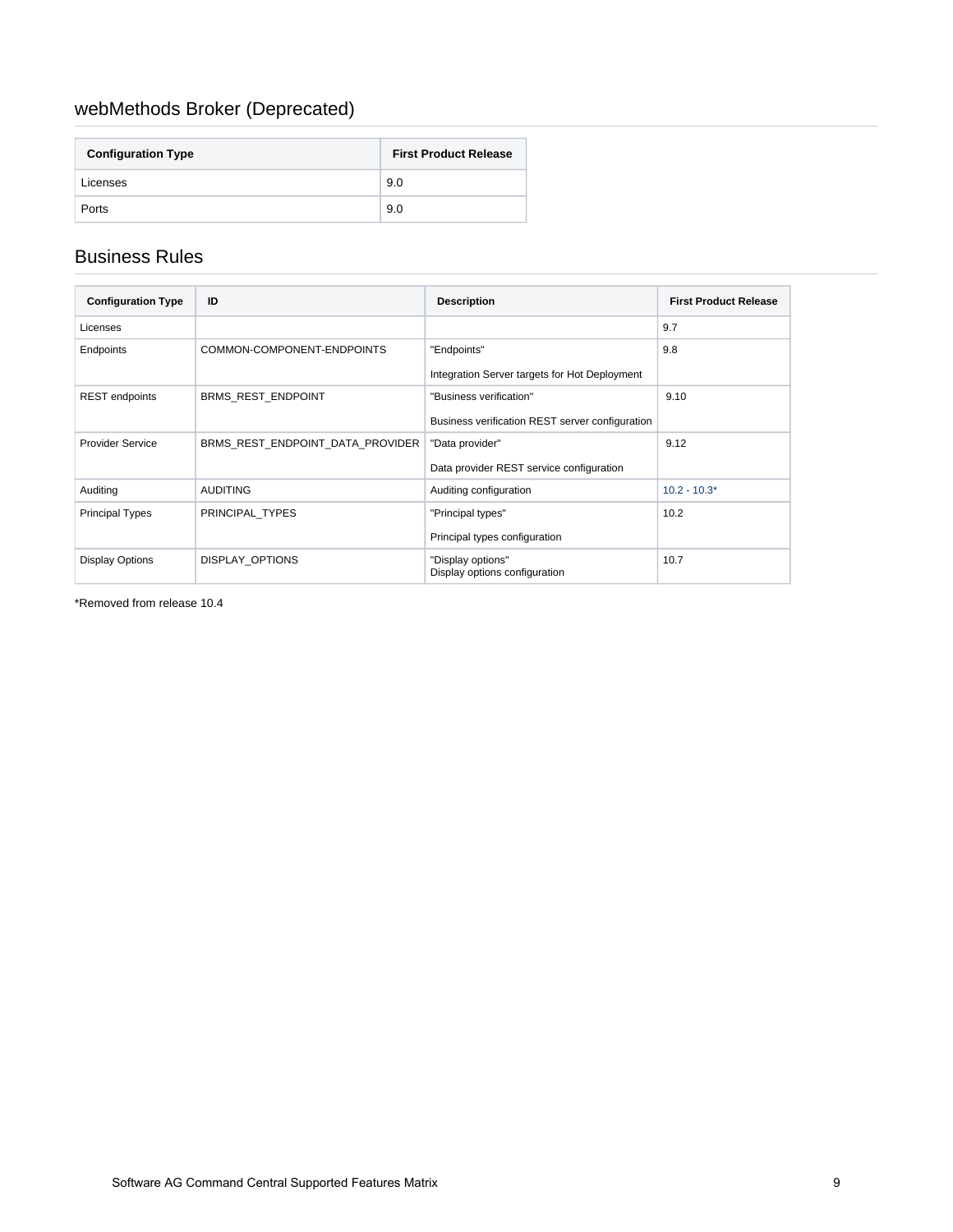#### <span id="page-9-0"></span>Command Central

| <b>Configuration Type</b>             | ID                        | <b>First Product</b><br><b>Release</b> |
|---------------------------------------|---------------------------|----------------------------------------|
| Authentication (deprecated from 10.0) | COMMON-JAAS               | 9.0                                    |
| <b>Authentication Realms</b>          | COMMON-JAAS-REALMS        | 9.12                                   |
| Groups                                | SIN-INTERNAL-GROUPS       | 9.0                                    |
| JVM options                           | COMMON-JVM-OPTIONS        | 9.10                                   |
| Java system properties                | COMMON-JAVASYSPROPS       | 10.0                                   |
| LDAP                                  | COMMON-LDAP               | 9.9                                    |
| License                               | <b>COMMON-LICENSE</b>     | 9.0                                    |
| Memory                                | <b>COMMON-MEMORY</b>      | 9.7                                    |
| Ports                                 | <b>COMMON-PORTS</b>       | 9.0                                    |
| Properties                            | COMMON-SYSPROPS           | 9.5                                    |
| Proxy                                 | COMMON-PROXY              | 9.7                                    |
| <b>Security Roles</b>                 | SIN-INTERNAL-ROLES        | 9.0                                    |
| <b>Internal Users</b>                 | COMMON-LOCAL-USERS        | 9.7                                    |
| Logs                                  | COMMON-LOG                | 9.0                                    |
| Credentials                           | <b>COMMON-CREDENTIALS</b> | 10.0                                   |
| Layer Types                           | <b>CCE-LAYER-TYPES</b>    | 10.0                                   |

| <b>KPI Type</b>    | <b>Description</b>         | <b>First Product</b><br>Release |
|--------------------|----------------------------|---------------------------------|
| JVM CPU Load       | CCE JVM average CPU load   | 9.0                             |
| JVM Memory         | CCE JVM memory consumption | 9.0                             |
| <b>JVM Threads</b> | CCE JVM number of threads  | 9.0                             |

| <b>Migration Type</b>                         | <b>First Product Release</b> |
|-----------------------------------------------|------------------------------|
| New installation directory, same hosts, ports | 9.10                         |
| New installation directory, ports, same hosts | 9.10                         |
| New hosts                                     | 9.10                         |
| New datacenter                                | 9.12                         |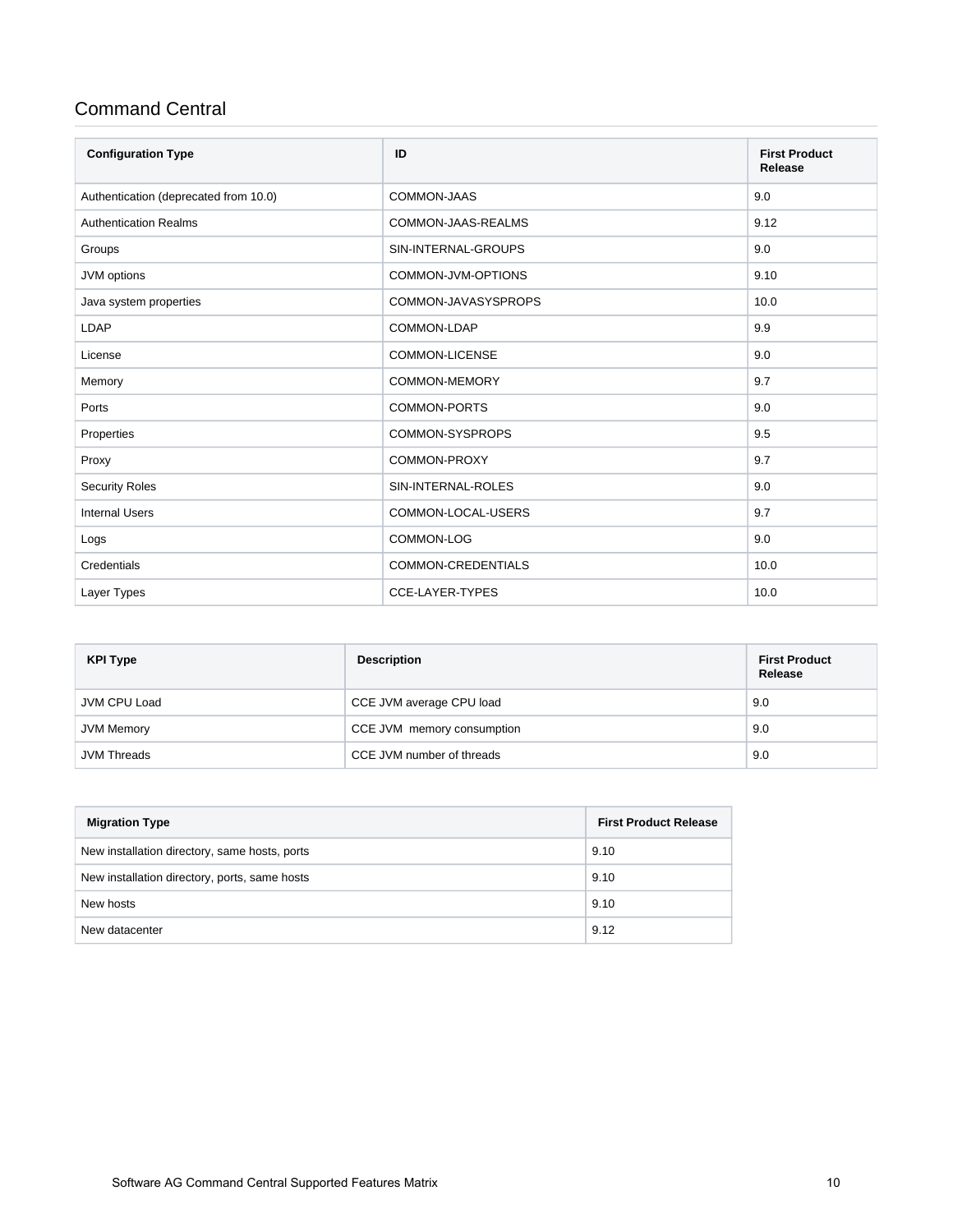| <b>Function</b>                                                                          | <b>First Product Release</b> |
|------------------------------------------------------------------------------------------|------------------------------|
| <b>Operating and Monitoring Product Installations</b>                                    |                              |
| Add existing installations that have Platform Manager installed to the managed landscape | 9.0                          |
| List and compare installed products and fixes                                            | 9.0                          |
| Monitor the runtime status and KPIs of runtime components                                | 9.0                          |
| Start, stop, restart, and search for runtime components                                  | 9.0                          |
| View and compare configurations                                                          | 9.0                          |
| Access logs of run-time components                                                       | 9.7                          |
| Manage run-time component attributes                                                     | 9.7                          |
| Trusted outbound authentication for managed products                                     | 9.8                          |
| Trusted outbound authentication for Platform Manager                                     | 9.12                         |
| <b>Configuring and Maintaining Product Installations</b>                                 |                              |
| Install and uninstall fixes from images and master repositories                          | 9.7                          |
| Install fixes from local mirror repositories                                             | 9.8                          |
| Install fixes using Fix ID, e.g. Product_10.3_Fix2                                       | 10.3                         |
| Install and uninstall support patches                                                    | 9.8                          |
| Configure runtime instances                                                              | 9.7                          |
| Runtime instances administration                                                         | 9.10                         |
| <b>Creating Product Installations</b>                                                    |                              |
| Bootstrap new remote installations                                                       | 9.8                          |
| Install products from master, mirror, and image repositories                             | 9.8                          |
| Create instances                                                                         | 9.12                         |
| Database schema management                                                               | 9.10 (no UI)                 |
| <b>Template-Based Provisioning using Composite Templates</b>                             |                              |
| Provision or update product environment                                                  | 9.8                          |
| Create or update database schemas                                                        | 9.10                         |
| Call external scripts                                                                    | 9.10                         |
| Install and uninstall support patches                                                    | 9.12                         |
| Upgrading and Migrating Product Installations using Composite Templates                  |                              |
| Upgrade product environment on the same hosts using composite templates                  | 9.10                         |
| Migrate product environment onto new hosts using composite templates                     | 9.12                         |
| Replicate product installation                                                           | 9.12                         |
| Replicate fix installation                                                               | 9.12                         |
| Run product migration utility                                                            | 9.12                         |
| Run database migration utility                                                           | 9.10                         |
| Cross-host migration                                                                     | 9.12                         |
| Cross-datacenter migration                                                               | 9.12                         |
| <b>Template Development</b>                                                              |                              |
| Export single configuration as YAML                                                      | 10.1                         |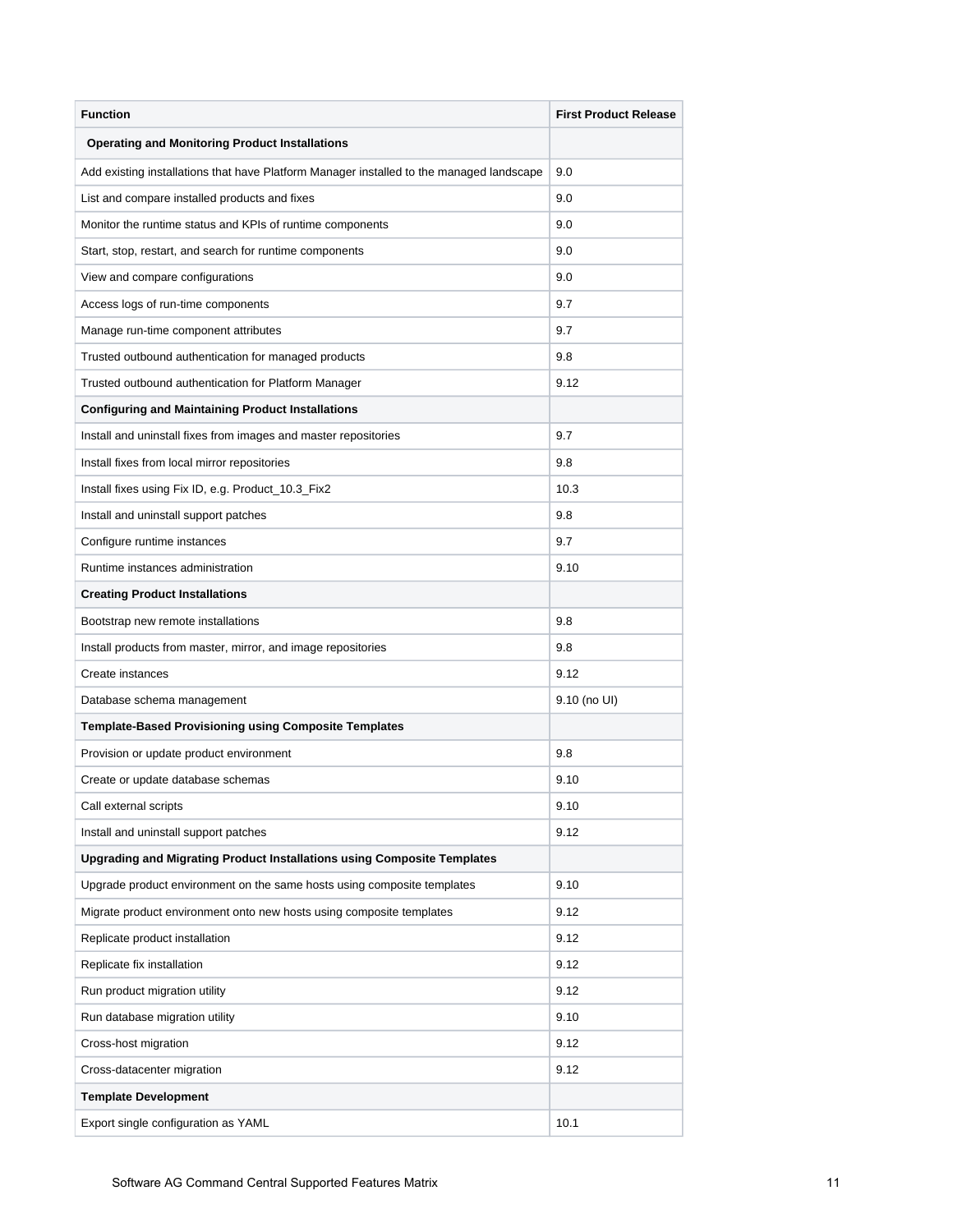| Export runtime instance configurations as YAML            | 10.3           |
|-----------------------------------------------------------|----------------|
| <b>Asset Lifecycle - DEVELOPER PREVIEW</b>                |                |
| FlatFile asset repository support                         | 10.1           |
| Git asset repository support                              | 10.1           |
| Asset deployment, inventory and undeployment (push model) | 10.1 (no UI)   |
| <b>Stacks - DEVELOPER PREVIEW</b>                         |                |
| Create Stacks from existing landscape                     | 9.8            |
| Provision new 9.8+ Stack, layer-by-layer                  | 9.8            |
| Layer definitions using micro templates                   | 10.1           |
| Compare layer runtimes                                    | 10.1 (limited) |
| <b>Containers Support</b>                                 |                |
| Run Command Central as a container                        | 10.1           |
| Develop and test templates using Docker containers        | 10.1           |
| <b>Build product Docker images</b>                        | 10.1           |
| Expose landscape monitoring state to Prometheus           | 10.3           |
| Channel Snoop and publish                                 | 10.4           |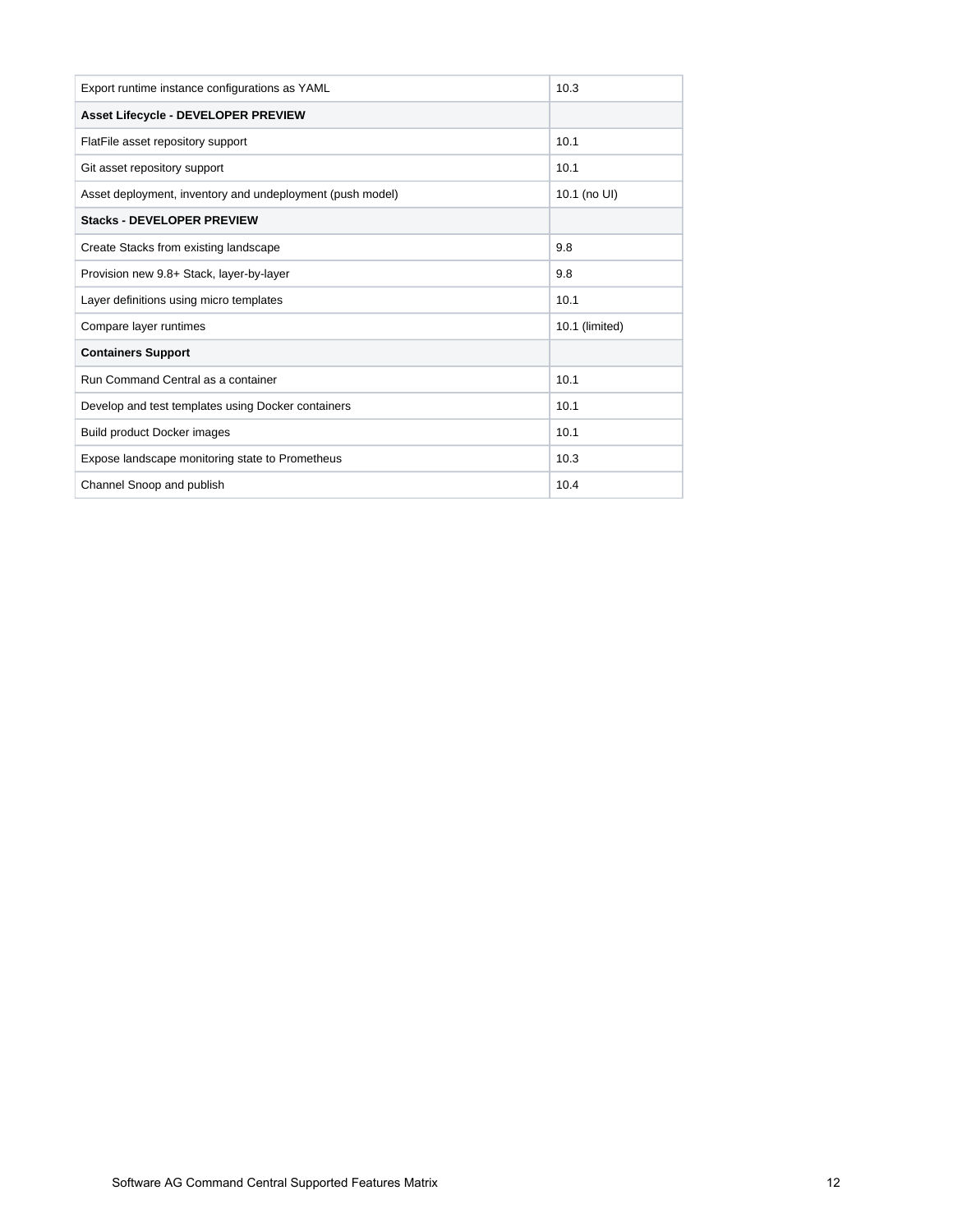### <span id="page-12-0"></span>Digital Event Persistence (for Digital Event Services)

| <b>Configuration Type</b>                 | <b>First Product Release</b> |
|-------------------------------------------|------------------------------|
| Event Persistence for Elasticsearch 5.6.4 | 10.3                         |
| Event Persistence for Elasticsearch 2.3.2 | 10.0                         |
| Event Persistence for CDH HDFS 5.3        | 10.0                         |

### <span id="page-12-1"></span>Digital Event Services

| <b>Configuration Type</b> | <b>First Product Release</b> |
|---------------------------|------------------------------|
| Event persistence         | 10.0                         |
| Event type associations   | 9.12                         |
| Messaging services        | 9.12                         |
| Runtime                   | 9.12                         |
| Service groups            | 9.12                         |
| Key and trust stores      | 10.2                         |

#### <span id="page-12-2"></span>EntireX Broker on LUW

| <b>Configuration Type</b> | <b>First Product Release</b> |
|---------------------------|------------------------------|
| Application monitoring    | 9.10                         |
| Attributes                | 9.9                          |
| Autostart                 | 9.9                          |
| Licenses                  | 10.1                         |
| Loggers                   | 9.9                          |
| Ports                     | 9.9                          |
| PStore                    | 9.10                         |
| Security                  | 9.10                         |
| Trace level               | 9.10                         |

| <b>KPI Type</b> | <b>Description</b>             | <b>First Product Release</b> |
|-----------------|--------------------------------|------------------------------|
| Clients         | Number of active clients       | 9.9                          |
| Servers         | Number of active servers       | 9.9                          |
| Conversations   | Number of active conversations | 9.9                          |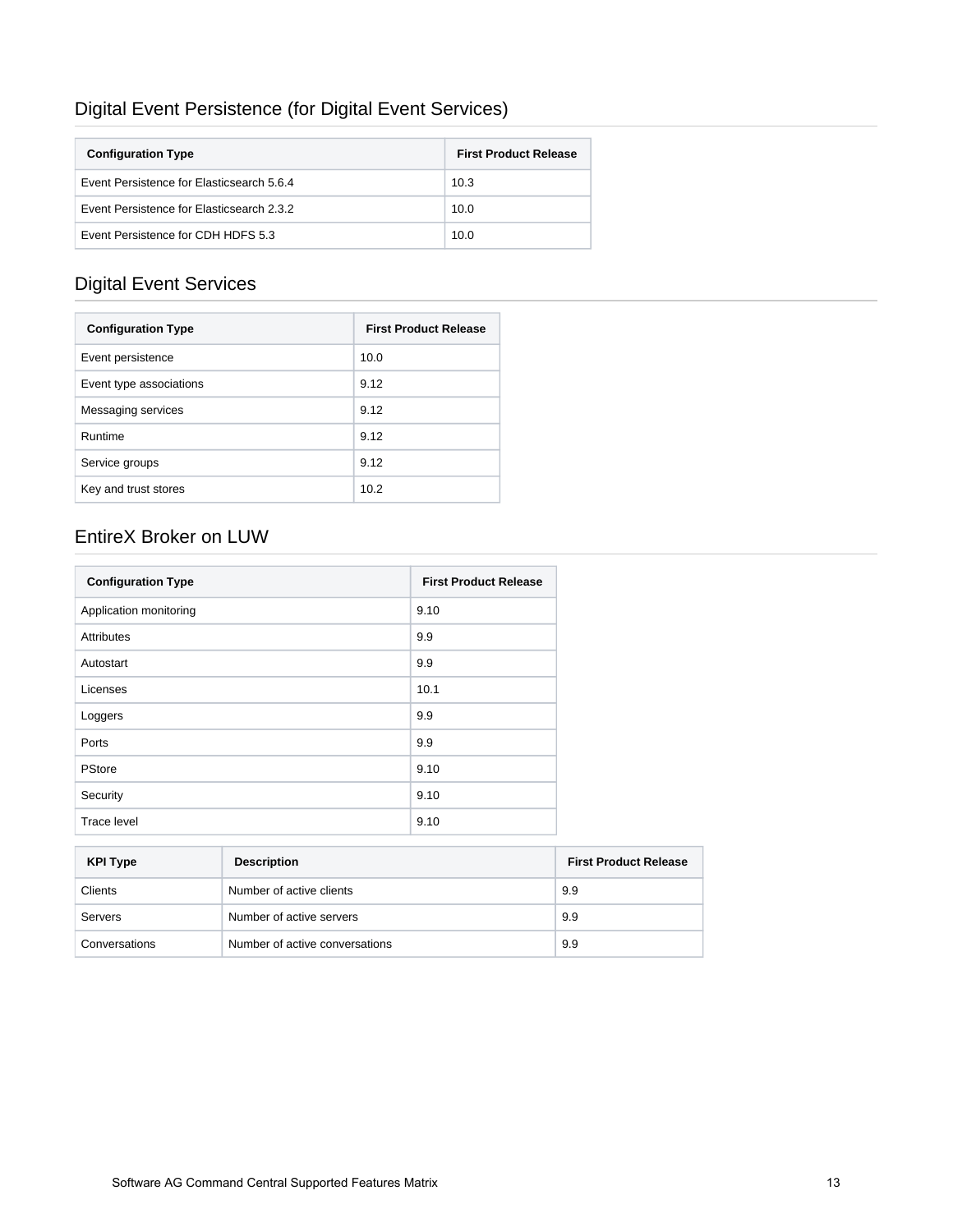| <b>Administration Type</b>    | <b>First Product Release</b> |
|-------------------------------|------------------------------|
| Services                      | 9.10                         |
| Trace                         | 9.10                         |
| <b>Application Monitoring</b> | 10.5                         |
| <b>Global Statistics</b>      | 10.5                         |
| Units of Work                 | 10.5                         |

### <span id="page-13-0"></span>EntireX Mainframe Broker

| <b>KPI Type</b> | <b>Description</b>             | <b>First Product Release</b> |
|-----------------|--------------------------------|------------------------------|
| Clients         | Number of active clients       | 10.3                         |
| Servers         | Number of active servers       | 10.3                         |
| Conversations   | Number of active conversations | 10.3                         |

| <b>Administration Type</b> | <b>First Product Release</b> |
|----------------------------|------------------------------|
| Services                   | 10.3                         |

#### <span id="page-13-1"></span>EntireX RPC Server on LUW

| <b>Configuration Type</b> | <b>Description</b>                  | <b>First Product Release</b> |
|---------------------------|-------------------------------------|------------------------------|
| <b>Broker</b>             |                                     | 10.1                         |
| Licenses                  |                                     | 10.1                         |
| Server                    |                                     | 10.1                         |
| Trace                     |                                     | 10.1                         |
| Classpath                 | only for RPC Server for Java        | 10.1                         |
| Package mapping           | only for RPC Server for Java        | 10.1                         |
| Library Locations         | only for RPC Server for C           | 10.1                         |
| MQ                        | only for RPC Server for MQ          | 10.1                         |
| <b>IMS Connect</b>        | only for RPC Server for IMS Connect | 10.1                         |
| .NET                      | only for RPC Server for .NET        | 10.1                         |
| Deployment                | only for RPC Server for XML SOAP    | 10.1                         |
| HTTP(S)                   | only for RPC Server for XML SOAP    | 10.1                         |
| <b>XML Mapping Files</b>  | only for RPC Server for XML SOAP    | 10.1                         |

| <b>KPI Type</b>       | <b>Description</b>       | <b>First Product Release</b> |
|-----------------------|--------------------------|------------------------------|
| <b>Active Workers</b> | Number of active workers | 10.1                         |
| <b>Busy Workers</b>   | Number of busy workers   | 10.1                         |

<span id="page-13-2"></span>

| <b>Administration Type</b> | <b>First Product Release</b> |
|----------------------------|------------------------------|
| Trace                      | 10.1                         |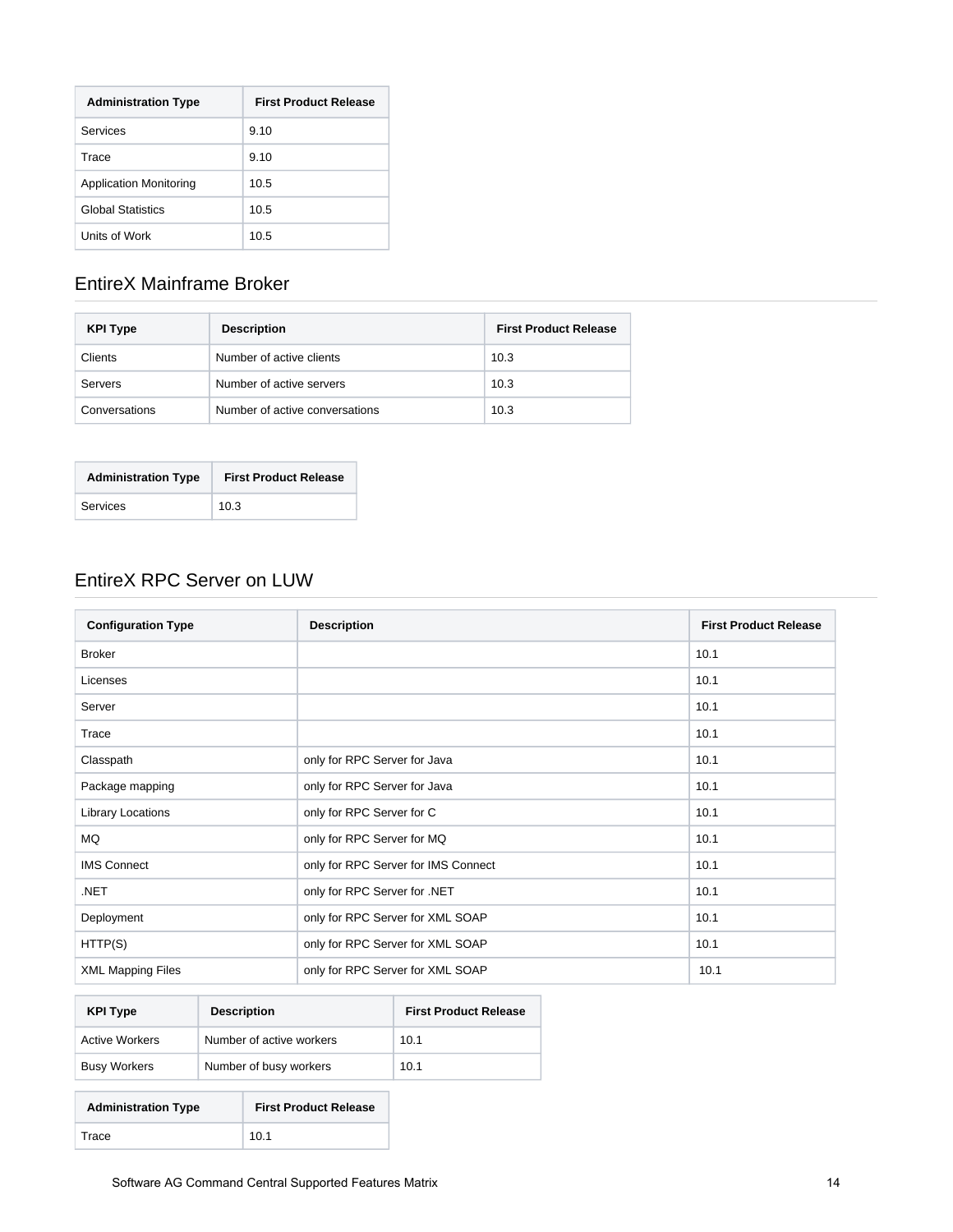### Event Persistence (for Event Routing)

| <b>Configuration Type</b>                 | <b>First Product Release</b> |
|-------------------------------------------|------------------------------|
| Event Persistence for Elasticsearch 5.6.4 | 10.3                         |
| Event Persistence for Elasticsearch 2.3.2 | 9.12                         |
| Event Persistence for Elasticsearch 1.7.2 | only in 9.12                 |
| <b>Event Persistence for CDH HDES 5.3</b> | 9.12                         |

### <span id="page-14-0"></span>Event Routing Framework

| <b>Configuration Type</b> | <b>First Product Release</b> |
|---------------------------|------------------------------|
| Event persistence         | 9.9                          |
| Event type associations   | 9.9                          |
| Messaging services        | 9.9                          |
| Runtime                   | 9.9                          |
| Service groups            | 9.9                          |

### <span id="page-14-1"></span>Integration Server and Microservices Runtime

| <b>Configuration Type</b>   | ID                         | <b>First Product Release</b> |
|-----------------------------|----------------------------|------------------------------|
| Cluster                     | <b>COMMON-CLUSTER</b>      | 9.7                          |
| Database                    | COMMON-JDBC                | 9.5                          |
| Database functional aliases | COMMON-DBFUNCTION          | 9.5                          |
| <b>JMS</b> aliases          | COMMON-JMS                 | 9.5                          |
| <b>JNDI</b> aliases         | COMMON-JNDI                | 9.5                          |
| JVM options                 | COMMON-JVM-OPTIONS         | 9.10                         |
| Java System Properties      | COMMON-JAVASYSPROPS        | 10.0                         |
| Java Service Wrapper        | COMMON-JSW                 | 10.1                         |
| Common Log                  | COMMON-LOG                 | 9.0                          |
| Keystores                   | COMMON-KEYSTORES           | 9.5                          |
| LDAP                        | COMMON-LDAP                | 9.9                          |
| Licenses                    | <b>COMMON-LICENSE</b>      | 9.0                          |
| Loggers                     | COMMON-LOGGERS             | 9.6                          |
| Memory                      | COMMON-MEMORY              | 9.7                          |
| Ports                       | COMMON-PORTS               | 9.0                          |
| Proxy                       | COMMON-PROXY               | 9.8                          |
| Remote servers              | COMMON-COMPONENT-ENDPOINTS | 9.8                          |
| <b>SMTP</b> settings        | COMMON-SMTP                | 9.5                          |
| <b>Extended Settings</b>    | COMMON-SYSPROPS            | 9.5                          |
| <b>Truststores</b>          | <b>COMMON-TRUSTSTORES</b>  | 9.5                          |
| <b>Users</b>                | COMMON-LOCAL-USERS         | 9.7                          |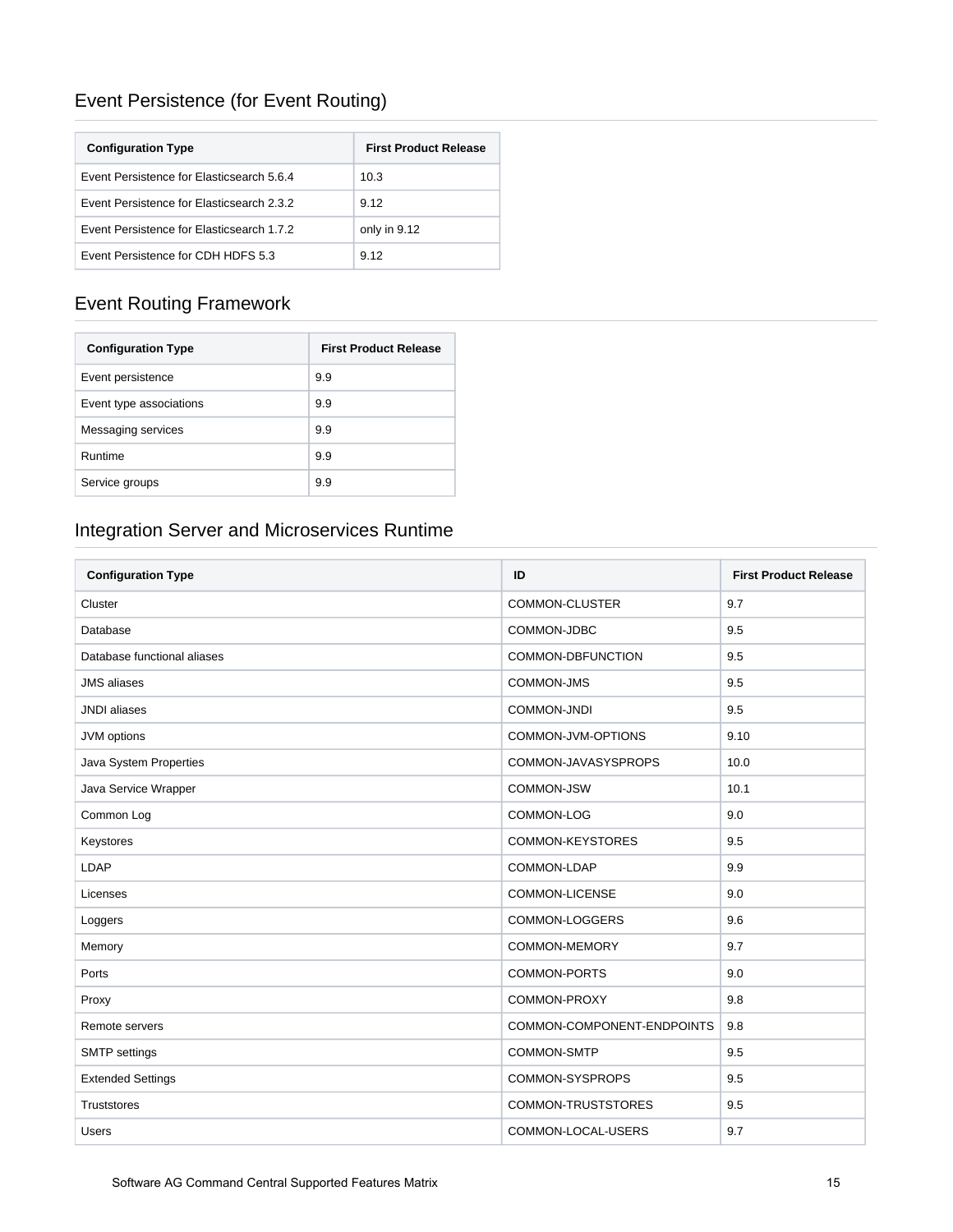| <b>Global Variables</b>                                                         | <b>COMMON-VARS</b>           | 9.6  |
|---------------------------------------------------------------------------------|------------------------------|------|
| webMethods messaging                                                            | COMMON-WMMESSAGING           | 9.6  |
| Admin UI link                                                                   | COMMON-ADMINUI               | 9.0  |
| <b>JAAS Realms</b>                                                              | COMMON-JAAS-REALMS           | 10.1 |
| License Location                                                                | COMMON-LICLOC                | 9.0  |
| <b>Resources Settings</b>                                                       | <b>IS-RESOURCES</b>          | 9.6  |
| Provider Web service endpoint alias                                             | <b>IS-PROVIDER-ENDPOINTS</b> | 9.7  |
| Consumer Web service endpoint alias                                             | <b>IS-CONSUMER-ENDPOINTS</b> | 9.7  |
| Quiesce Port ID                                                                 | <b>IS-QUIESCEPORT</b>        | 9.6  |
| Primary Port ID                                                                 | <b>IS-PRIMARYPORT</b>        | 9.0  |
| WmPublic File Access Control Configuration                                      | <b>IS-FILEPERMISSION</b>     | 9.7  |
| Default webMethods Messaging Alias                                              | IS-DEFAULT-WMMESSAGING       | 9.6  |
| Extended Settings with update/delete/override functionality through CC template | <b>IS-SYSPROPS</b>           | 10.2 |
| <b>IS ACLS</b>                                                                  | <b>IS-ACLS</b>               | 10.3 |
| IS Groups                                                                       | <b>IS-GROUPS</b>             | 10.3 |
| Scheduler                                                                       | <b>IS-SCHEDULED-TASKS</b>    | 10.5 |

| <b>Migration Type</b>                             | <b>First Product Release</b> |
|---------------------------------------------------|------------------------------|
| Same installation directory, hosts, ports, db     | 9.10                         |
| New installation directory, same hosts, ports, db | 9.10                         |
| New installation directory, ports, same hosts, db | 9.10                         |
| New hosts, cloned db                              | 9.12                         |
| New datacenter                                    | 9.12                         |

### <span id="page-15-0"></span>Internal Data Store (formerly Event Data Store)

| <b>Configuration Type</b> | ID                       | <b>Description</b>          | <b>First Product</b><br>Release |
|---------------------------|--------------------------|-----------------------------|---------------------------------|
| Cluster                   | COMMON-CLUSTER           |                             | 10.1                            |
| Ports                     | COMMON-PORTS             |                             | 10.1                            |
| Keystores                 | COMMON-KEYSTORES         |                             | 10.1                            |
| Truststores               | COMMON-TRUSTSTORES       |                             | 10.1                            |
| Properties                | <b>CUSTOM-PROPERTIES</b> | Edit elasticsearch.yml file | 10.1                            |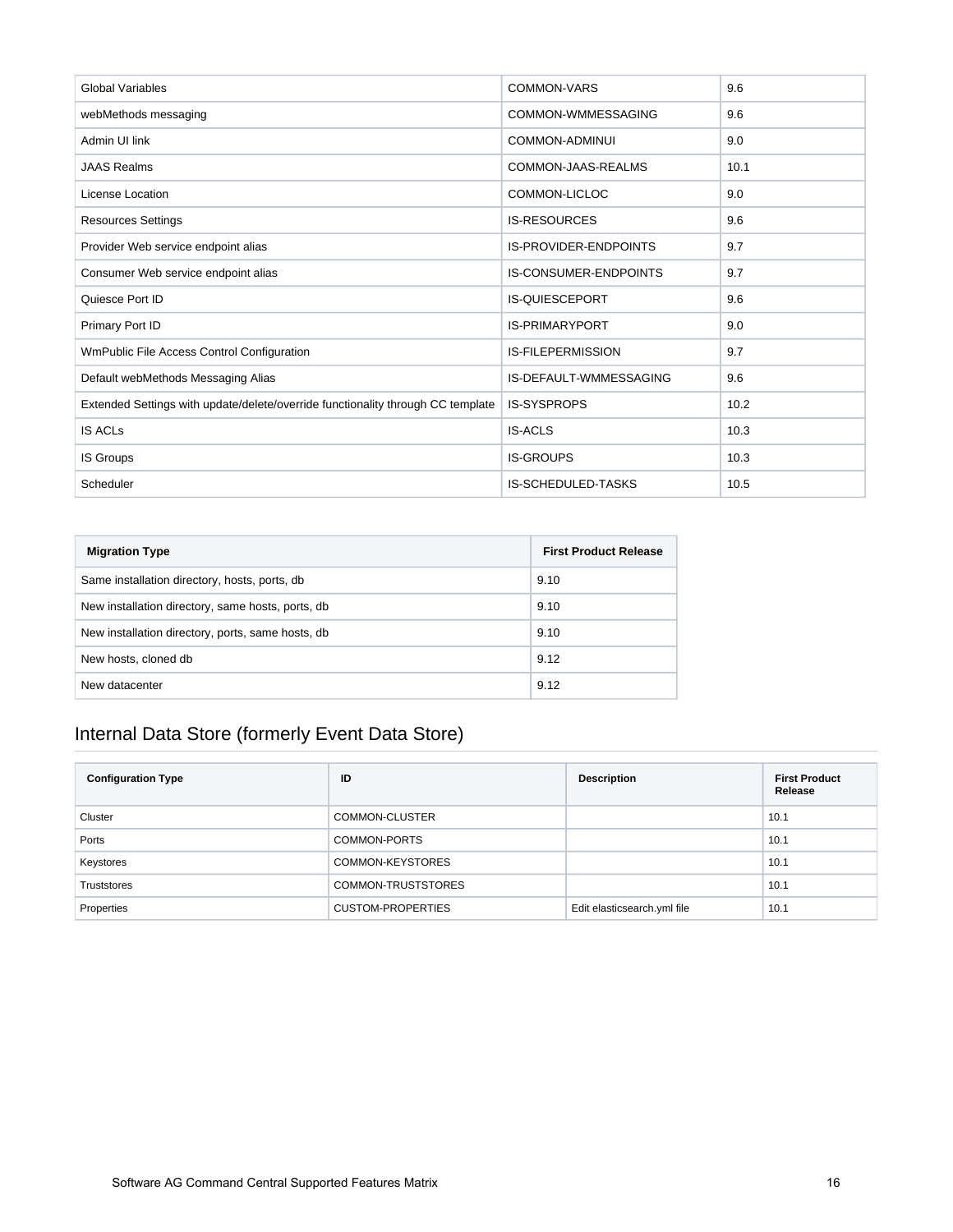### <span id="page-16-0"></span>I**ntegration Server Adapters**

| idbcAdapter Configuration Type | ID                  | <b>First Product Release</b> |
|--------------------------------|---------------------|------------------------------|
| Adapter connections            | ADAPTER-CONNECTIONS | 10.1                         |

| <b>WmSAP Configuration Type</b> | ID                             | <b>First Product Release</b> |
|---------------------------------|--------------------------------|------------------------------|
| Adapter connections             | ADAPTER-CONNECTIONS            | 10.4                         |
| <b>Listener Notification</b>    | ADAPTER-LISTENER-NOTIFICATIONS | 10.4                         |
| Listeners                       | ADAPTER-LISTENERS              | 10.4                         |
| Routing/Mapping                 | ADAPTER-ROUTING-MAPPING        | 10.4                         |
| SAP users                       | ADAPTER-SAP-USERS              | 10.4                         |
| Adapter settings                | ADAPTER-SETTINGS               | 10.4                         |

#### <span id="page-16-1"></span>MashZone NextGen

| <b>Configuration Type</b>  | <b>First Product Release</b> |
|----------------------------|------------------------------|
| <b>MashZone Properties</b> | 10.1                         |
| Presto Config              | 10.1                         |
| Java Service Wrapper       | 10.1                         |
| Java System Properties     | 10.1                         |
| Memory                     | 10.1                         |
| Keystores                  | 10.2                         |
| License Keys               | 10.2                         |
| Ports                      | 10.2                         |
| <b>Truststores</b>         | 10.2                         |

| <b>KPI Type</b>            | <b>Description</b>                                   | <b>First Product</b><br>Release |
|----------------------------|------------------------------------------------------|---------------------------------|
| Heap Memory                | The actually used heap memory of the JVM             | 10.1                            |
| <b>Running Calculation</b> | The number of currently running feed calculations    | 10.1                            |
| Calc. Queue Size           | The number of waiting feed calculations in the queue | 10.1                            |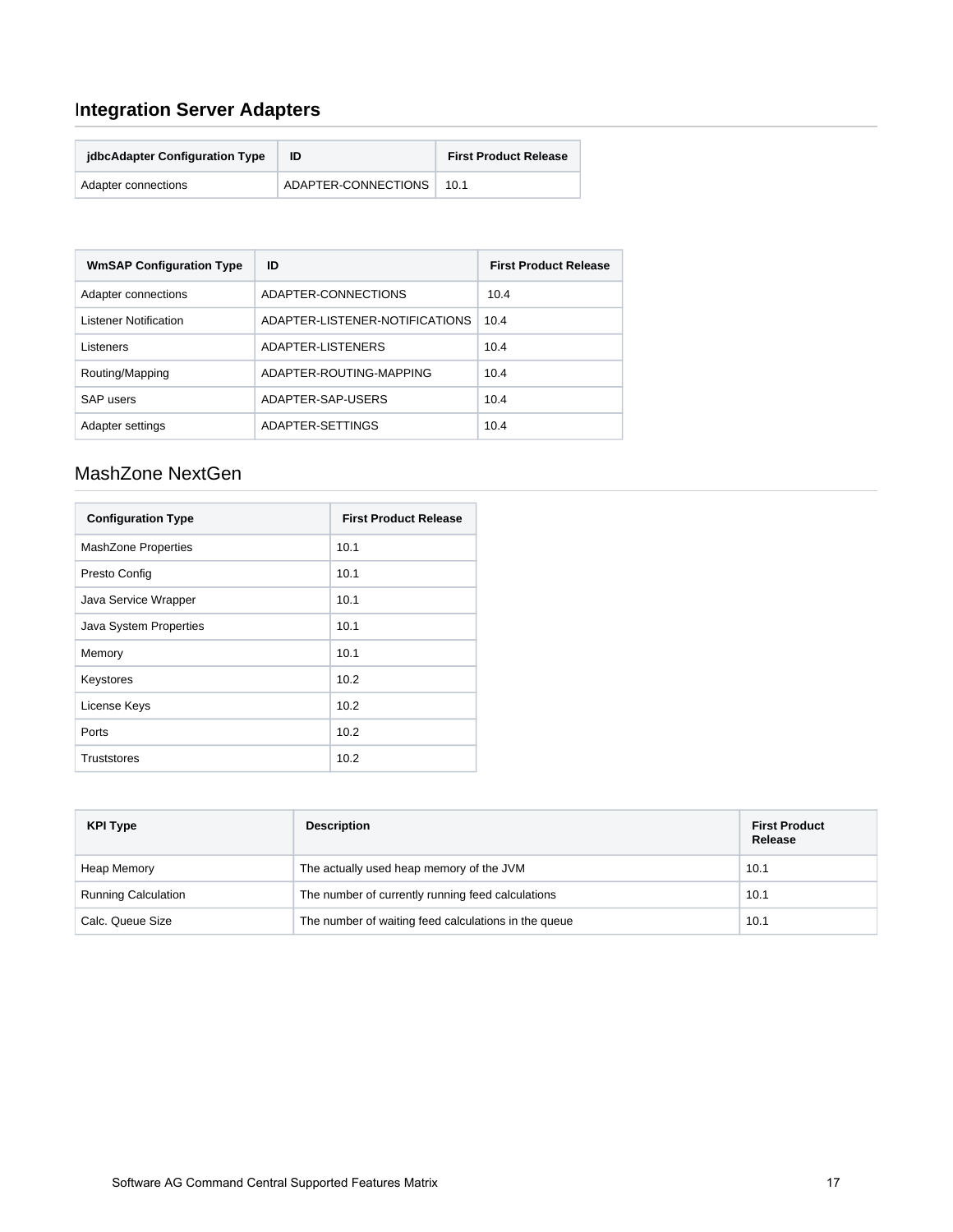#### <span id="page-17-0"></span>MashZone NextGen Event Service - RTBS

| <b>Configuration Type</b>          | <b>First Product Release</b> |
|------------------------------------|------------------------------|
| MashZone RTBS Core Properties      | 10.2                         |
| MashZone RTBS HA-Store Properties  | 10.2                         |
| MashZone RTBS Zookeeper Properties | 10.2                         |
| Keystores                          | 10.2                         |
| Other (Cluster configuration)      | 10.2                         |
| Ports                              | 10.2                         |
| <b>Truststores</b>                 | 10.2                         |

| <b>DES Component Configuration Types</b> | <b>First Product Release</b> |
|------------------------------------------|------------------------------|
| Event Persistence                        | 10.2                         |
| <b>Event Types</b>                       | 10.2                         |
| Keystores                                | 10.2                         |
| <b>Messaging Services</b>                | 10.2                         |
| Runtime Configuration                    | 10.2                         |
| <b>Service Groups</b>                    | 10.2                         |
| <b>Truststores</b>                       | 10.2                         |

#### <span id="page-17-1"></span>Monitor

| <b>Configuration Type</b> | <b>First Product Release</b> |
|---------------------------|------------------------------|
| Endpoints                 | 9.7                          |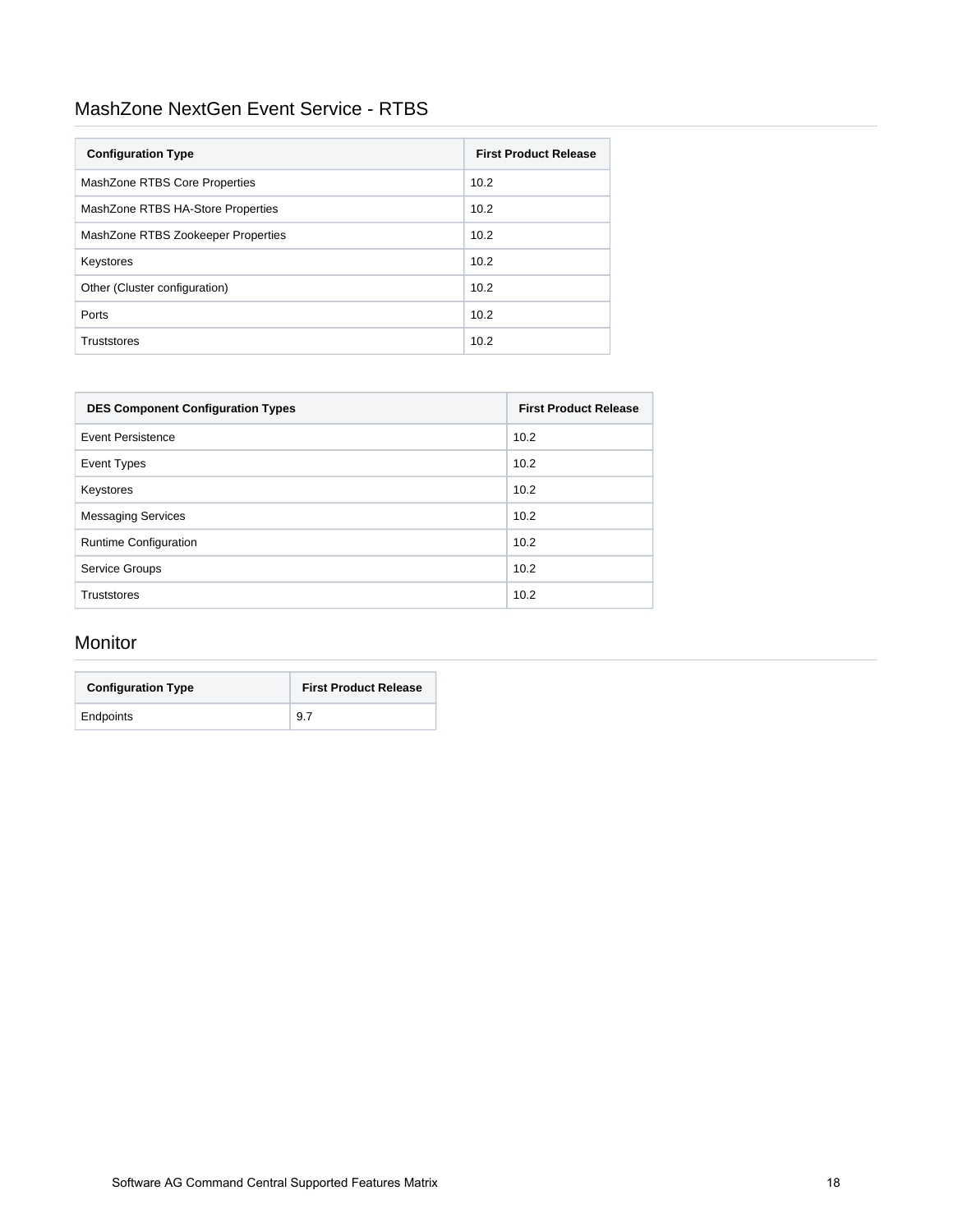### <span id="page-18-0"></span>My webMethods Server

| <b>Configuration Type</b> | ID                         | <b>First Product Release</b> |
|---------------------------|----------------------------|------------------------------|
| Cluster                   | <b>COMMON-CLUSTER</b>      | 9.7                          |
| Database                  | COMMON-JDBC                | 9.0                          |
| Endpoints                 | COMMON-COMPONENT-ENDPOINTS | 9.8                          |
| JVM options               | COMMON-JVM-OPTIONS         | 9.10                         |
| Keystores                 | <b>COMMON-KEYSTORES</b>    | 9.5                          |
| Memory                    | <b>COMMON-MEMORY</b>       | 9.7                          |
| Ports                     | COMMON-PORTS               | 9.0                          |
| Proxy                     | COMMON-PROXY               | 9.7                          |
| <b>SMTP</b> settings      | <b>COMMON-SMTP</b>         | 9.5                          |
| <b>System Properties</b>  | COMMON-JAVASYSPROPS        | 9.8                          |
| <b>Truststores</b>        | COMMON-TRUSTSTORES         | 9.5                          |
| <b>Internal Users</b>     | COMMON-LOCAL-USERS         | 9.7                          |
| Variables                 | COMMON-VARS                | 9.7                          |
| LDAP                      | COMMON-LDAP                | 10.2                         |

| <b>Migration Type</b>                             | <b>First Product Release</b> |
|---------------------------------------------------|------------------------------|
| Same installation directory, hosts, ports, db     | 9.10                         |
| New installation directory, same hosts, ports, db | 9.10                         |
| New installation directory, ports, same hosts, db | 9.10                         |
| New hosts, cloned db                              | 9.12                         |
| New datacenter                                    | 9.12                         |

#### <span id="page-18-1"></span>Natural LUW

| <b>Configuration ID</b> | <b>Description</b>                     | <b>First Product Release</b> |
|-------------------------|----------------------------------------|------------------------------|
| COMMON-LICENSE          | for License Metering only (no CCE GUI) | 9.1.1                        |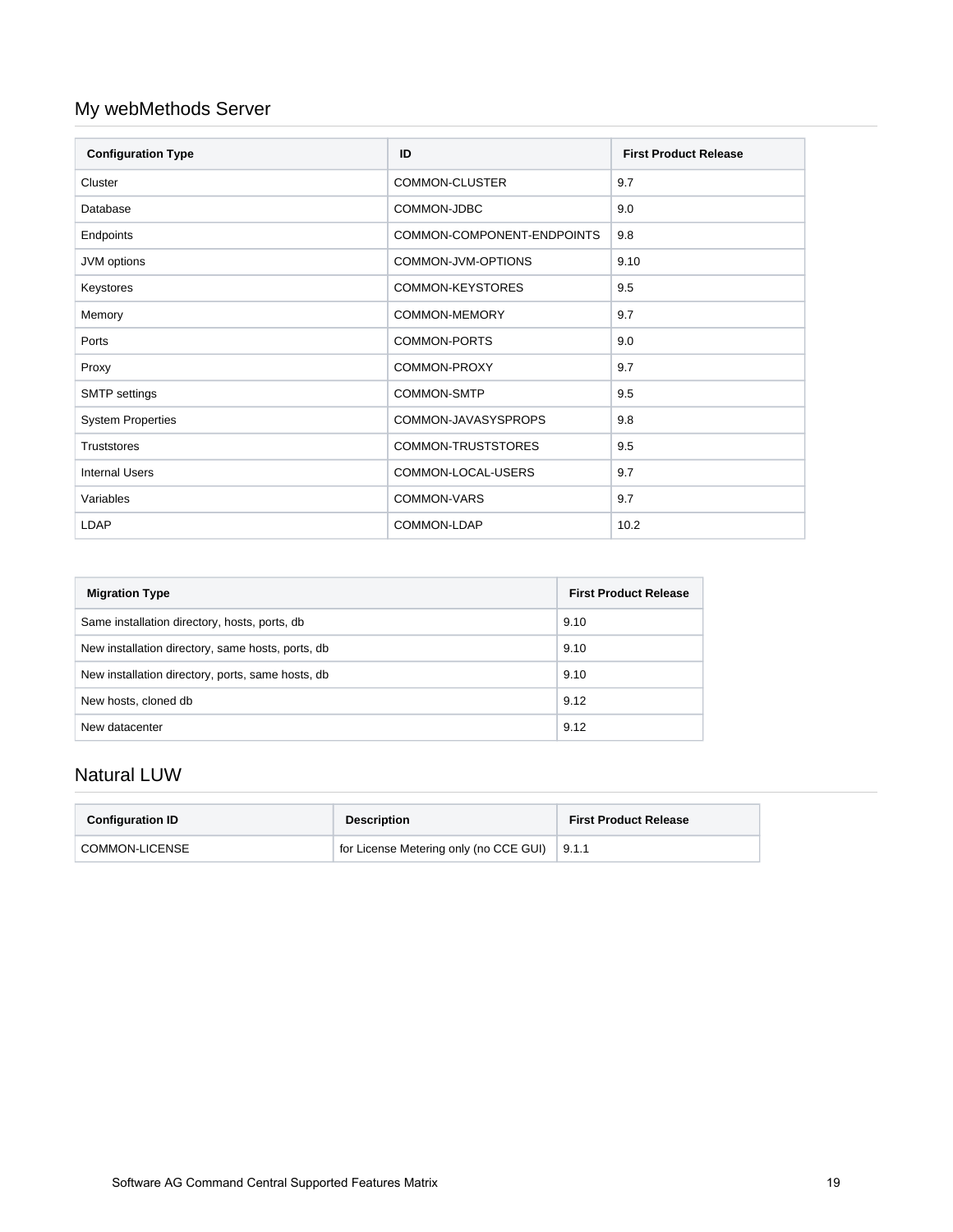#### <span id="page-19-0"></span>**OneData**

| <b>Configuration Type</b> | ID                  | <b>First Product Release</b> |
|---------------------------|---------------------|------------------------------|
| Ports                     | COMMON-PORTS        | 9.0                          |
| <b>JVM Options</b>        | COMMON-JVM-OPTIONS  | 9.0                          |
| Memory                    | COMMON-MEMORY       | 9.0                          |
| Java System Properties    | COMMON-JAVASYSPROPS | 9.0                          |
| Java Service Wrapper      | COMMON-JSW          | 9.0                          |
| License Location          | COMMON-LICLOC       | 10.2                         |
| Repository                | Repository          | 10.2                         |
| Loggers                   | COMMON-LOGGER       | 9.0                          |
| Databases                 | COMMON-JDBC         | 10.2                         |

### <span id="page-19-1"></span>Optimize Analytic Engine

| <b>Configuration Type</b>                                                                                             | <b>First Product Release</b> |
|-----------------------------------------------------------------------------------------------------------------------|------------------------------|
| Event Routing (event persistence, event type associations, messaging services, runtime configuration, service groups) | 9.9                          |
| Clustering                                                                                                            | 10.0                         |
| Email                                                                                                                 | 10.0                         |
| Endpoints                                                                                                             | 10.0                         |
| <b>Databases</b>                                                                                                      | 10.0                         |
| <b>Functional Aliases</b>                                                                                             | 10.0                         |
| <b>JNDI</b>                                                                                                           | 10.0                         |
| Logging                                                                                                               | 10.0                         |
| Properties                                                                                                            | 10.0                         |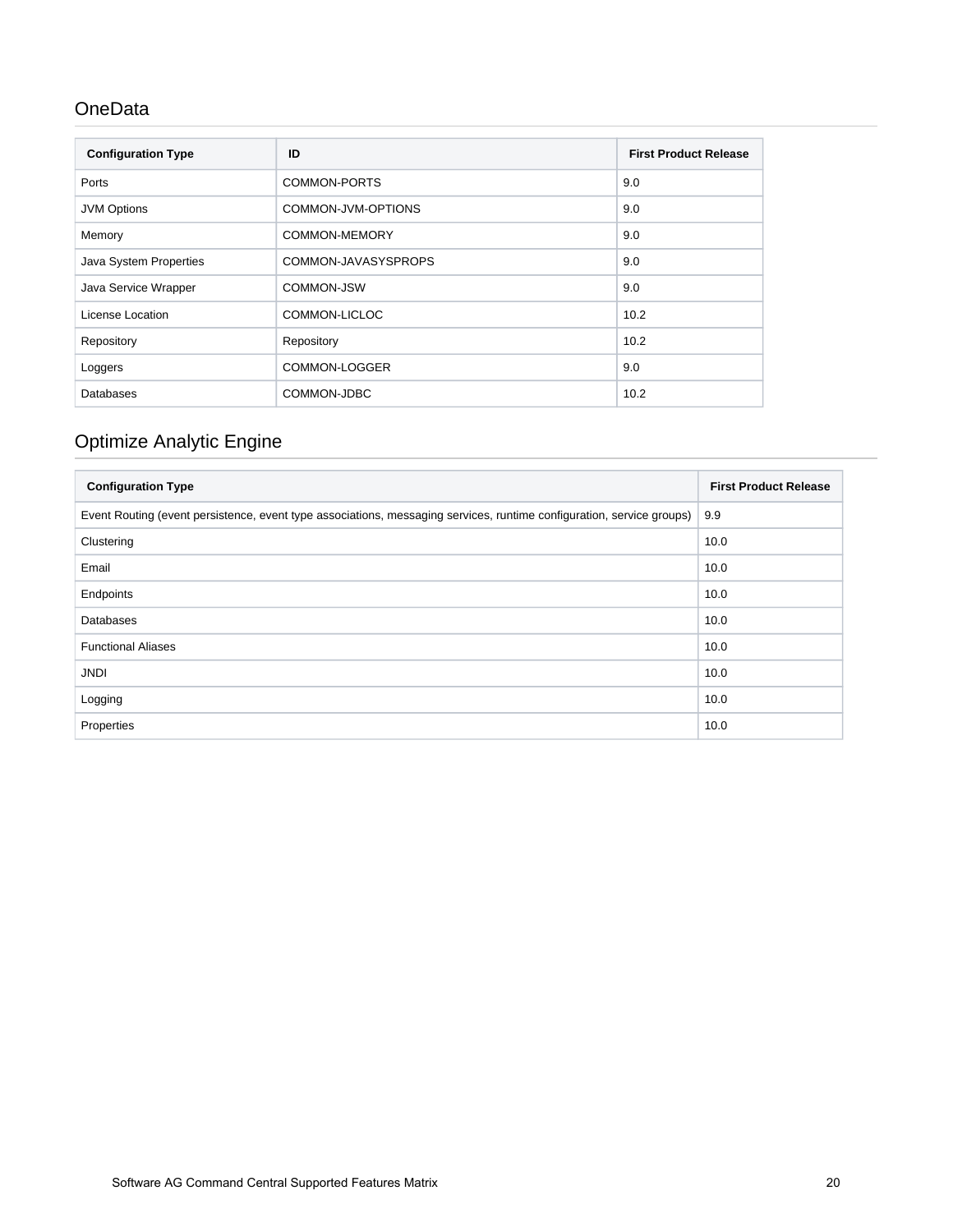### <span id="page-20-0"></span>Optimize Infrastructure Data Collector

| <b>Configuration Type</b>                  | ID                         | <b>First Product Release</b> |
|--------------------------------------------|----------------------------|------------------------------|
| Java System Properties                     | COMMON-JAVASYSPROPS        | 10.0                         |
| Java Service Wrapper                       | COMMON-JSW                 | 10.1                         |
| Common Jvm Options                         | COMMON-JVM-OPTIONS         | 9.10                         |
| Common Log                                 | COMMON-LOG                 | 9.6                          |
| Memory                                     | <b>COMMON-MEMORY</b>       | 9.7                          |
| Port Settings                              | COMMON-PORTS               | 9.0                          |
| <b>System Properties</b>                   | COMMON-SYSPROPS            | 9.9                          |
| Endpoints                                  | COMMON-COMPONENT-ENDPOINTS | 10.0                         |
| Common JNDI                                | <b>COMMON-JNDI</b>         | 10.0                         |
| Adabas SOA Gateway Settings                | <b>IDC-ADABAS-SETTING</b>  | 10.0                         |
| Apama Settings                             | <b>IDC-APAMA-SETTING</b>   | 10.0                         |
| webMethods Broker Settings                 | <b>IDC-BROKER-SETTING</b>  | 10.0                         |
| <b>Com-plete Settings</b>                  | IDC-COM-PLETE-SETTING      | 10.0                         |
| <b>Digital Event Services Settings</b>     | <b>IDC-DES-SETTING</b>     | 10.0                         |
| <b>EntireX Settings</b>                    | <b>IDC-ENTIREX-SETTING</b> | 10.0                         |
| <b>ETS Settings</b>                        | <b>IDC-ETS-SETTING</b>     | 10.0                         |
| <b>Event Routing Framework Settings</b>    | IDC-EVENTROUTING-SETTING   | 10.0                         |
| <b>Integration Server Settings</b>         | <b>IDC-IS-SETTING</b>      | 10.0                         |
| Java Management Extensions Settings        | <b>IDC-JMX-SETTING</b>     | 10.0                         |
| My webMethods Server Settings              | IDC-MWS-SETTING            | 10.0                         |
| MashZone NexGen Settings                   | IDC-MZNG-SETTING           | 10.0                         |
| <b>Presto Settings</b>                     | <b>IDC-PRESTO-SETTING</b>  | 10.0                         |
| <b>Collector Settings</b>                  | <b>IDC-SETTING</b>         | 10.0                         |
| <b>Terracotta Settings</b>                 | <b>IDC-TC-SETTING</b>      | 10.0                         |
| <b>Universal Messaging Server Settings</b> | <b>IDC-UM-SETTING</b>      | 10.0                         |
| Universal Messaging Cluster Settings       | IDC-UMCLUSTER-SETTING      | 10.0                         |

| <b>KPI Type</b>    | <b>Description</b>         | <b>First Product Release</b> |
|--------------------|----------------------------|------------------------------|
| JVM CPU Load       | CPU Usage                  | 9.0                          |
| <b>JVM Memory</b>  | <b>System Memory Usage</b> | 9.0                          |
| <b>JVM Threads</b> | Threads in the JVM         | 9.0                          |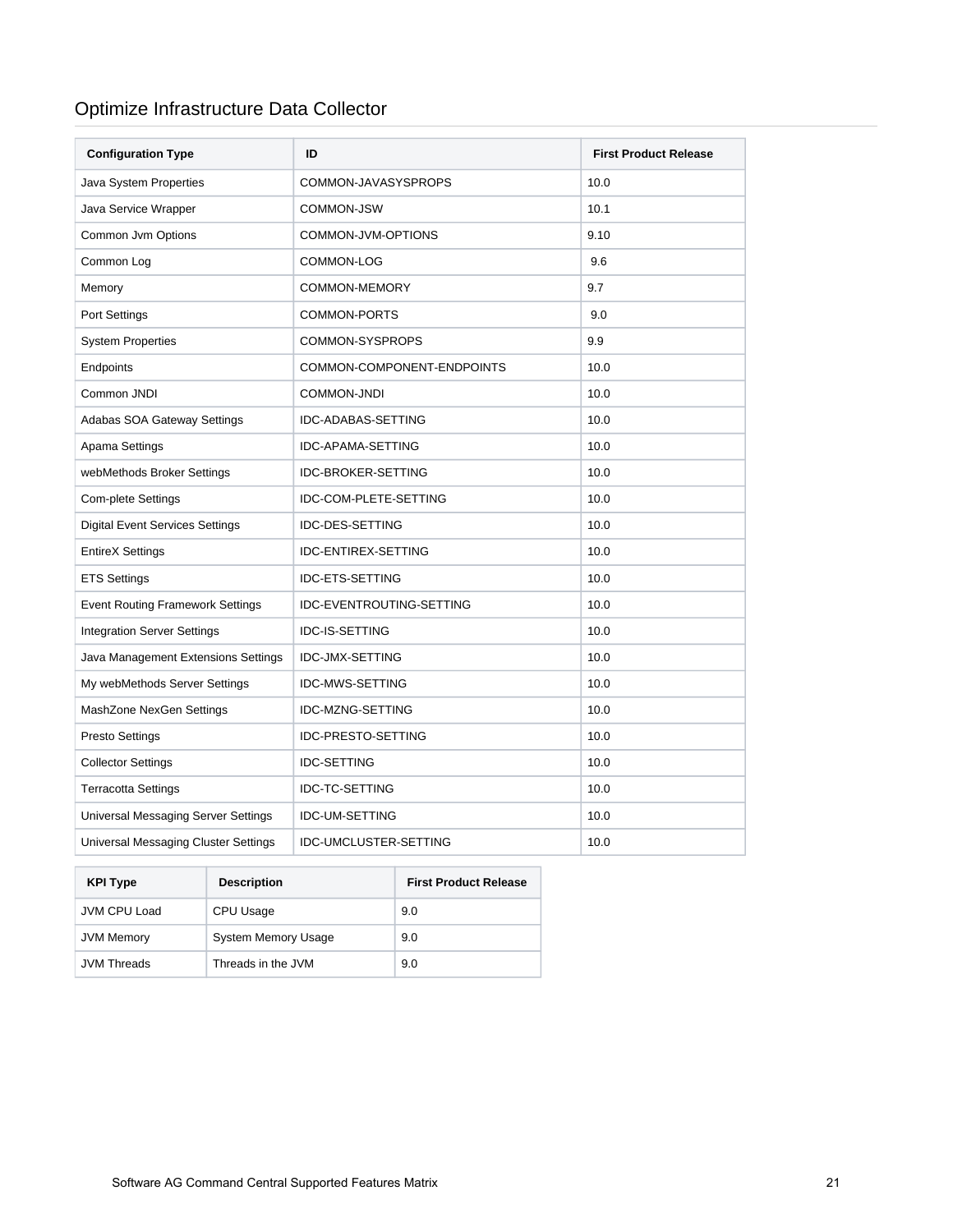| <b>Migration Type</b>                             | <b>First Product Release</b> |
|---------------------------------------------------|------------------------------|
| Same installation directory, hosts, ports, db     | 9.10                         |
| New installation directory, same hosts, ports, db | 9.10                         |
| New installation directory, ports, same hosts, db | 9.10                         |
| New hosts, cloned db                              | 9.12                         |
| New datacenter                                    | 9.12                         |

### <span id="page-21-0"></span>Optimize User Interface

| <b>Configuration Type</b> | <b>First Product Release</b> |
|---------------------------|------------------------------|
| Endpoints                 | 9.8                          |

### <span id="page-21-1"></span>Optimize Web Service Data Collector

| <b>Configuration Type</b> | <b>First Product Release</b> |
|---------------------------|------------------------------|
| Endpoints                 | 10.0                         |
| JNDI                      | 10.0                         |
| Logging                   | 10.0                         |
| Properties                | 10.0                         |

#### <span id="page-21-2"></span>Platform Manager

| <b>Configuration Type</b>             | ID                  | <b>First Product</b><br>Release |
|---------------------------------------|---------------------|---------------------------------|
| Authentication (deprecated from 10.0) | <b>COMMON-JAAS</b>  | 9.0                             |
| <b>Authentication Reams</b>           | COMMON-JAAS-REAMS   | 9.12                            |
| <b>User Groups</b>                    | SIN-INTERNAL-GROUPS | 9.0                             |
| <b>JVM Options</b>                    | COMMON-JVM-OPTIONS  | 9.10                            |
| Java system properties                | COMMON-JAVASYSPROPS | 9.12                            |
| Memory                                | COMMON-MEMORY       | 9.7                             |
| Node Id                               | SPM-NODEID          | 9.0                             |
| Ports                                 | COMMON-PORTS        | 9.0                             |
| Properties                            | COMMON-SYSPROPS     | 9.6                             |
| Proxy                                 | COMMON-PROXY        | 9.8                             |
| <b>Security Roles</b>                 | SIN-INTERNAL-ROLES  | 9.0                             |
| <b>Internal Users</b>                 | COMMON-LOCAL-USERS  | 9.7                             |
| LDAP (deprecated from 10.0)           | COMMON-LDAP         | 9.10                            |
| Logging                               | COMMON-LOG          | 9.7                             |
| Java Service Wrapper                  | COMMON-JSW          | 9.12                            |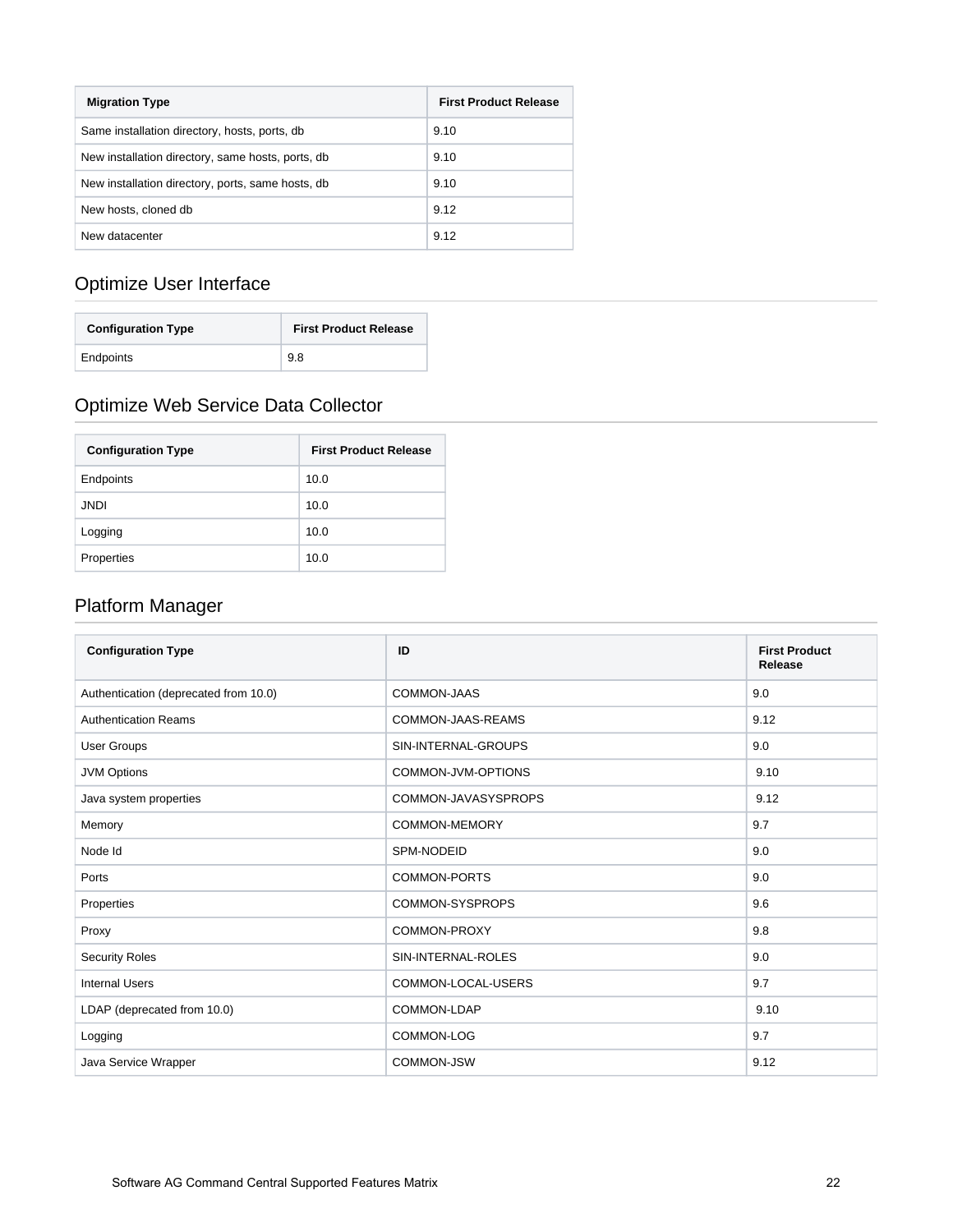| <b>KPI Type</b> | <b>Description</b>               | <b>First Product</b><br>Release |
|-----------------|----------------------------------|---------------------------------|
| Host CPU Load   | Host machine CPU usage           | 9.0                             |
| Host Memory     | Host machine system memory usage | 9.0                             |
| Host Disk Space | Host machine disk space usage    | 9.0                             |

| <b>Administration Type</b> | <b>First Product Release</b> |
|----------------------------|------------------------------|
| Plugins information        | 9.12                         |

### <span id="page-22-0"></span>ARIS Process Performance Manager

| <b>KPI Type</b>    | <b>Description</b>                             | <b>First Product</b><br>Release |
|--------------------|------------------------------------------------|---------------------------------|
| JVM CPU Load       | CPU usage                                      | 9.12                            |
| JVM Memory         | Used heap (including garbage)                  | 9.12                            |
| JVM Old Gen Memory | Collection usage of old generation memory pool | 9.12                            |
| <b>JVM Threads</b> | Threads in the JVM                             | 9.12                            |

#### <span id="page-22-1"></span>Task Engine at MWS

| <b>Configuration Type</b> | ID                         | <b>First Product Release</b> |
|---------------------------|----------------------------|------------------------------|
| Endpoints                 | COMMON-COMPONENT-ENDPOINTS | 9.8                          |

#### <span id="page-22-2"></span>Task Engine at IS

| <b>Configuration Type</b> | ID                         | <b>First Product Release</b> |
|---------------------------|----------------------------|------------------------------|
| Endpoints                 | COMMON-COMPONENT-ENDPOINTS | 10.3                         |
| Loggers                   | COMMON-LOGGERS             | 10.3                         |
| Variables                 | COMMON-VARS                | 10.3                         |

### <span id="page-22-3"></span>BigMemory (formerly Terracotta BigMemory)

| <b>Configuration Type</b> | ID               | <b>Description</b>                   | <b>First Product Release</b> |
|---------------------------|------------------|--------------------------------------|------------------------------|
| Ports                     | COMMON-PORTS     |                                      | 9.8                          |
| Licenses                  | COMMON-LICENSE   |                                      | 9.8                          |
| Cluster                   | COMMON-CLUSTER   |                                      | 9.8                          |
| Memory                    | COMMON-MEMORY    |                                      | 9.8                          |
| Server Name               | TC-SERVER-NAME   | Terracotta server name               | 9.8                          |
| TC-Config                 | <b>TC-CONFIG</b> | Terracotta server configuration file | 9.8                          |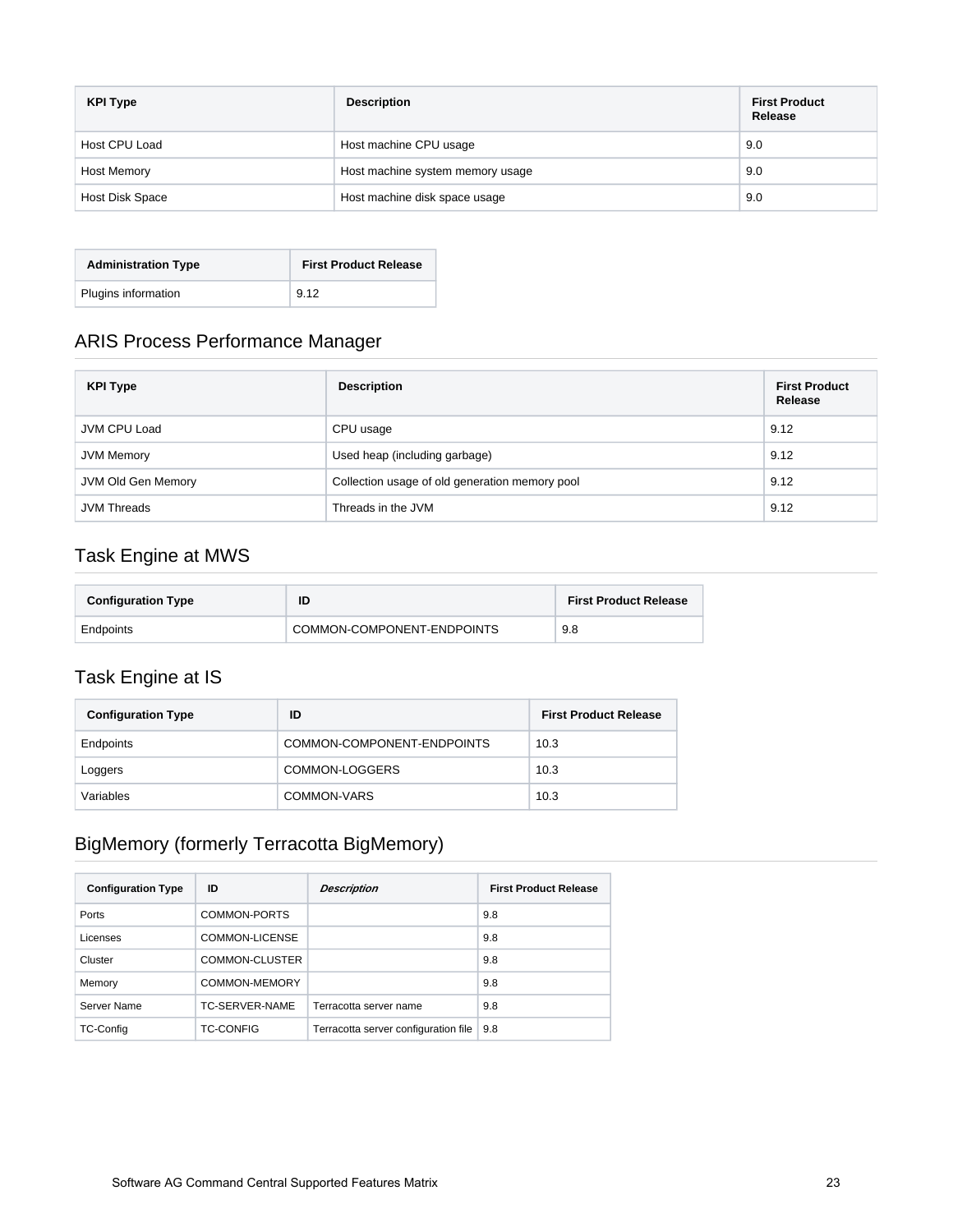| <b>KPI Type</b>           | <b>Description</b>          | <b>First Product Release</b> |
|---------------------------|-----------------------------|------------------------------|
| LiveObjectCount           | Live Object Count           | 9.8                          |
| <b>WriteOperationRate</b> | <b>Write Operation Rate</b> | 9.8                          |
| Offheap                   | Offheap Usage               | 9.8                          |

| <b>Administration Type</b> | <b>First Product Release</b> |
|----------------------------|------------------------------|
| Runtime instance creation  | Not supported                |
| Log Access                 | 9.8                          |

# <span id="page-23-0"></span>Terracotta (formerly Terracotta DB)

| <b>Configuration Type</b> | ID                 | Description                       | <b>First Product Release</b> |
|---------------------------|--------------------|-----------------------------------|------------------------------|
| Server Name               | TC-SERVER-NAME     | Terracotta server name            | 10.1                         |
| <b>JVM Options</b>        | <b>JVM-OPTIONS</b> | JVM Options for Terracotta server | 10.1                         |

| <b>Administration Type</b> | <b>First Product Release</b> |
|----------------------------|------------------------------|
| Runtime instance creation  | Not supported                |
| Log Access                 | 10.1                         |

### <span id="page-23-1"></span>Trading Networks

| <b>Configuration Type</b>      | ID                       | <b>First Product Release</b> |
|--------------------------------|--------------------------|------------------------------|
| <b>TN Server Configuration</b> | TN-SERVER-CONFIGURATIONS | 10.2                         |
| <b>Extended Settings</b>       | COMMON-SYSPROPS          | 10.2                         |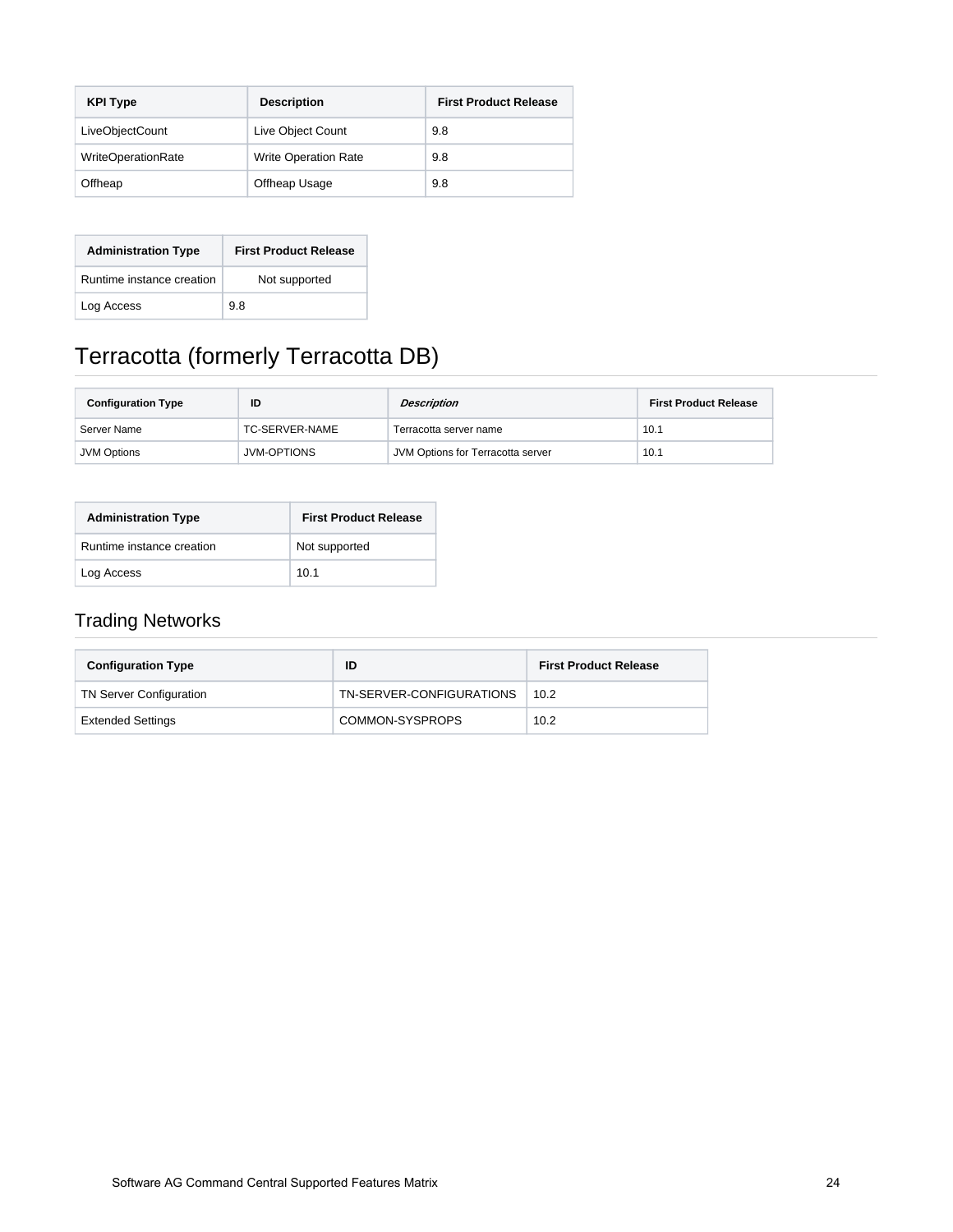# <span id="page-24-0"></span>Universal Messaging

| <b>Configuration Type</b>             | ID                                 | <b>First Product Release</b> |
|---------------------------------------|------------------------------------|------------------------------|
| Channels                              | <b>UM-CHANNELS</b>                 | 9.12                         |
| Cluster                               | COMMON-CLUSTER                     | 9.7                          |
| <b>JNDI Connection Factories</b>      | <b>UM-JNDI-CF</b>                  | 9.10                         |
| <b>JNDI Destinations</b>              | <b>UM-JNDI-DEST</b>                | 9.10                         |
| Groups                                | <b>UM-GROUPS</b>                   | 10.1                         |
| Licenses                              | COMMON-LICENSE                     | 9.5                          |
| Licenses                              | COMMON-LICLOC                      | 9.5                          |
| Memory                                | <b>COMMON-MEMORY</b>               | 9.7                          |
| Queues                                | <b>UM-QUEUES</b>                   | 10.0                         |
| <b>Realm Configuration Properties</b> | COMMON-SYSPROPS                    | 9.9                          |
| <b>Realm ACLs</b>                     | <b>UM-REALM-ACL</b>                | 10.0                         |
| Ports                                 | COMMON-PORTS                       | 9.5                          |
| Tanuki wrapper properties             | COMMON-JAVASYSPROPS                | 9.12                         |
| JVM options                           | COMMON-JVM-OPTIONS                 | 10.2                         |
| <b>Users</b>                          | COMMON-LOCAL-USERS                 | 9.7                          |
| Zones                                 | UM-ZONE                            | 10.1                         |
| <b>Configuration Type Metadata</b>    | COMMON-CONFIGURATION-TYPE-METADATA | 10.3                         |

| <b>Administration Type</b>                       | <b>First Product Release</b> |
|--------------------------------------------------|------------------------------|
| Channel monitoring                               | 9.12                         |
| Queue monitoring                                 | 9.12                         |
| Durable subscribers monitoring and deletion      | 9.12                         |
| Durable subscribers events browsing and deletion | 10.0                         |
| Channel Snoop and publish                        | 10.4                         |
| Queue Snoop and publish                          | 10.4                         |

| <b>Migration Type</b>                         | <b>First Product Release</b> |
|-----------------------------------------------|------------------------------|
| Same installation directory, hosts, ports     | 9.10                         |
| New installation directory, same hosts, ports | 9.10                         |
| New installation directory, ports, same hosts | 9.10                         |
| New hosts                                     | 9.12                         |
| New datacenter                                | 9.12                         |